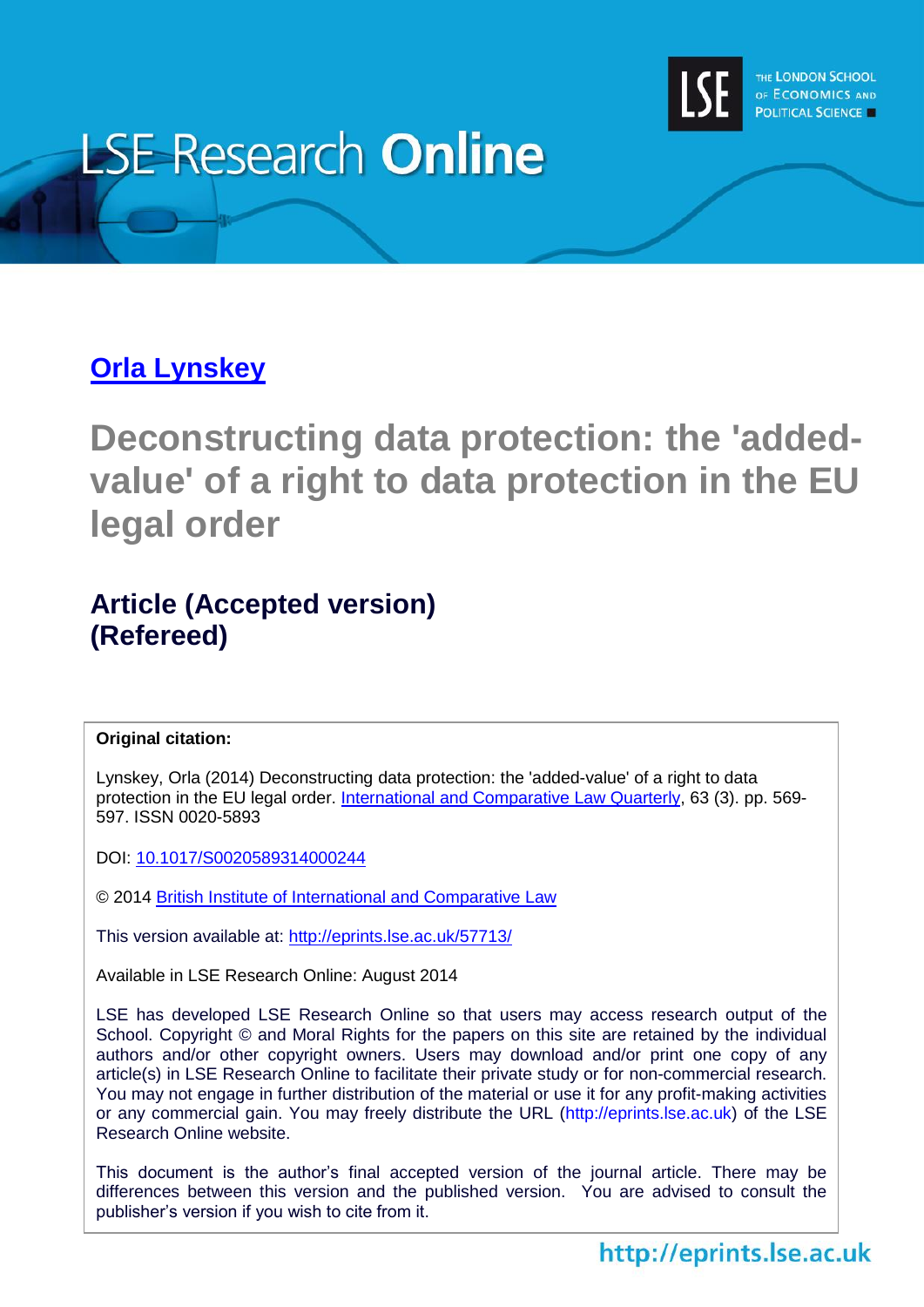#### DECONSTRUCTING DATA PROTECTION:

## THE 'ADDED-VALUE' OF A RIGHT TO DATA PROTECTION IN THE EU LEGAL ORDER

#### ORLA LYNSKEY

#### **ABSTRACT**

Article 8 of the EU Charter of Fundamental Rights sets out a right to data protection which sits alongside, and in addition to, the established right to privacy in the Charter. The Charter's inclusion of an independent right to data protection differentiates it from other key human rights documents which generally treat data protection as a subset of the right to privacy. Its introduction, and relationship with the established right to privacy, therefore merit an explanation.

This paper explores the relationship between the rights to data protection and privacy. It demonstrates that, to date, the Court of Justice of the European Union (CJEU) has consistently conflated the two rights. However, based on a comparison between the scope of the two rights as well as the protection they offer to individuals whose personal data are processed, it claims that the two rights are distinct. It argues that the right to data protection provides individuals with more rights over more types of data than the right to privacy. It suggests that the enhanced control over personal data provided by the right to data protection serves two purposes: first, it fosters the development of individual personality and, second, it reduces the power and information asymmetries between individuals and those who process their data. For these reasons, this paper suggests that there may be merit in explicitly recognising these additional dimensions of the right to data protection.

#### **KEYWORDS**

Data protection, privacy, EU Charter of Fundamental Rights, Court of Justice of the EU, informational self-determination, information and power asymmetries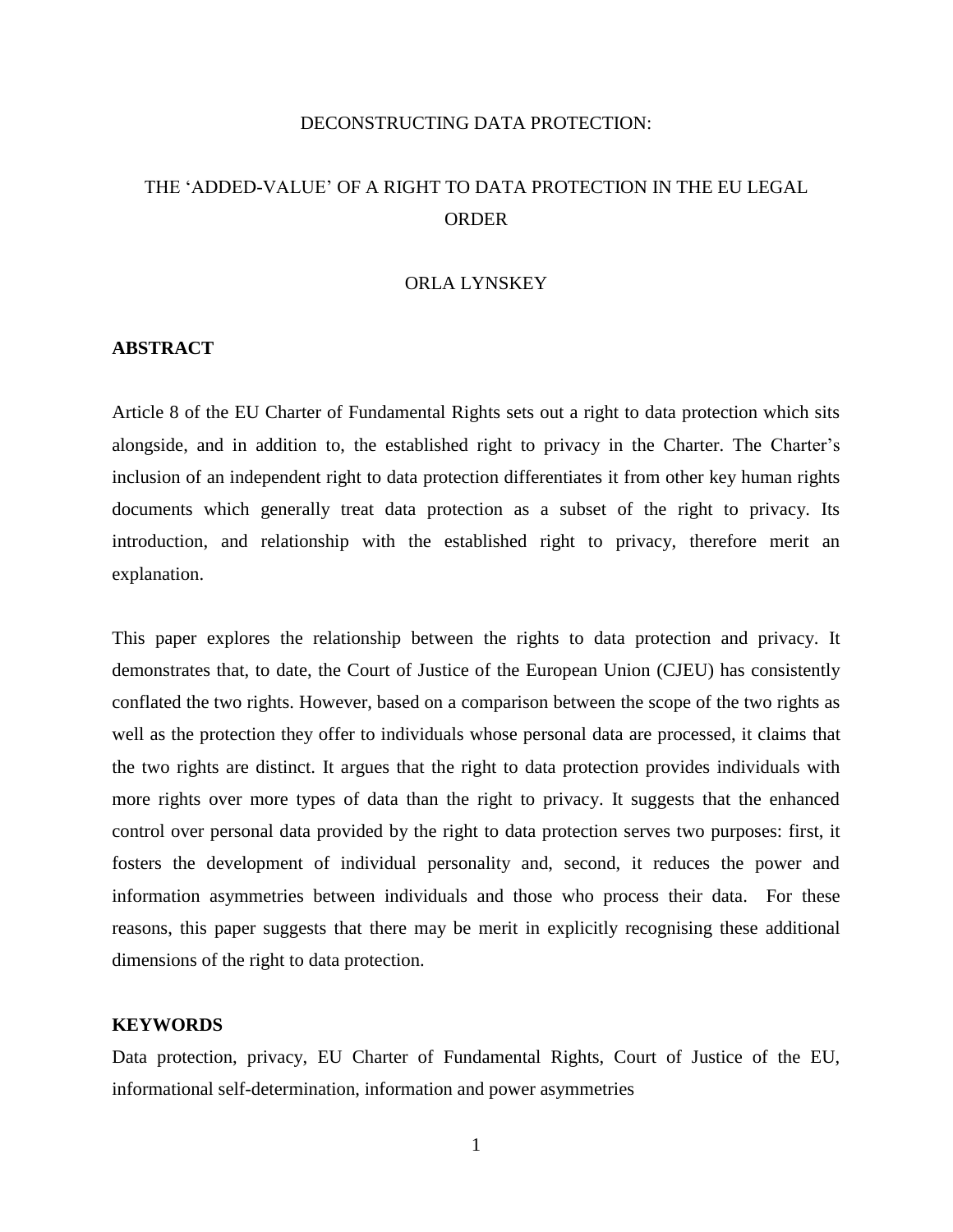#### I. INTRODUCTION:

Article 8 of the EU Charter of Fundamental Rights<sup>1</sup> (EU Charter) sets out a right to data protection which sits alongside, and in addition to, the right to privacy set out in Article 7 of the Charter. This inclusion of a right to data protection in the EU Charter differentiates it from other key human rights documents<sup>2</sup>, which tend to treat data protection as a subset of the right to privacy.<sup>3</sup> When the Charter was signed and proclaimed as a solemn political declaration in 2000, the Court of Justice of the EU (CJEU) had yet to recognise the existence of a right to data protection in the EU legal order.<sup>4</sup> Moreover, the European Data Protection Directive<sup>5</sup>, enacted in 1995, makes no reference to the right to data protection. Its inclusion in the Charter therefore merits justification. Unfortunately, the Charter's explanatory memorandum<sup>6</sup> is of little actual explanatory value in this regard. It laconically states that the right to data protection is based on Article 286  $EC^7$ , the Data Protection Directive<sup>8</sup>, Article 8 ECHR<sup>9</sup> and the Council of Europe's Convention No  $108<sup>10</sup>$  It therefore does little to elucidate why such a new right was introduced, in addition to the pre-existing right to privacy, and how these two rights should interact.

<sup>\*</sup> Assistant Professor of Law, LSE Law Department. My thanks to Dr Albertina Albors-Llorens, Dr Christopher Kuner, Mr Angus Johnston and Professor Andrew Murray who have contributed to the development of the thoughts expressed in this paper. All opinions expressed and errors remain my own.

<sup>&</sup>lt;sup>1</sup> European Union, Charter of Fundamental Rights of the European Union [2000] OJ C364/01 and [2010] OJ C83/389.

 $<sup>2</sup>$  However, such an independent right exists at national level in many EU Member States. See further, JA</sup> Cannataci and JP Mifsud-Bonnici, 'Data Protection Comes of Age: The Data Protection Clauses in the European Constitutional Treaty' (2005) 14 Information and Communications Technology Law 5, 8.

<sup>&</sup>lt;sup>3</sup> For instance, data protection is treated as a subset of the right to privacy by national Constitutions in the Netherlands, Spain and Finland. Section 10 of the Finnish Constitution, entitled 'The right to privacy' states 'Everyone's private life, honour, and the sanctity of the home are guaranteed. More detailed provisions on the protection of personal data are laid down by an Act.'

<sup>4</sup> This right was recognised for the first time by the Court in *Promusicae* in 2008. Case C-275/06 *Productores de Música de España (Promusicae) v Telefónica de España* [2008] ECR I-271, para 63.

<sup>5</sup> European Parliament and Council Directive 95/46/EC of 24 October 1995 on the protection of individuals with regard to the processing of personal data and on the free movement of such data [1995] OJ L281/23 (Directive 95/46 EC).

<sup>6</sup> Explanatory Memorandum, Convention document CHARTE 4473/00, 11 October 2000 <www.europarl.europa.eu/charter/pdf/04473\_en.pdf>.

 $7$  Art 286 EC stated that 'Community acts on the protection of individuals with regard to the processing of personal data and the free movement of such data shall apply to the institutions and bodies set up by, or on the basis of, this Treaty'.

 $8$  Directive 95/46 EC (n 5).

 $9$  This provision sets out the right to respect for private life and will be the subject of detailed consideration in section three.

<sup>&</sup>lt;sup>10</sup> Council of Europe, Convention for the Protection of Individuals with regard to Automatic Processing of Personal Data, ETS No 108, 28.I.1981 <www.conventions.coe.int/Treaty/EN/Treaties/Html/108.htm>.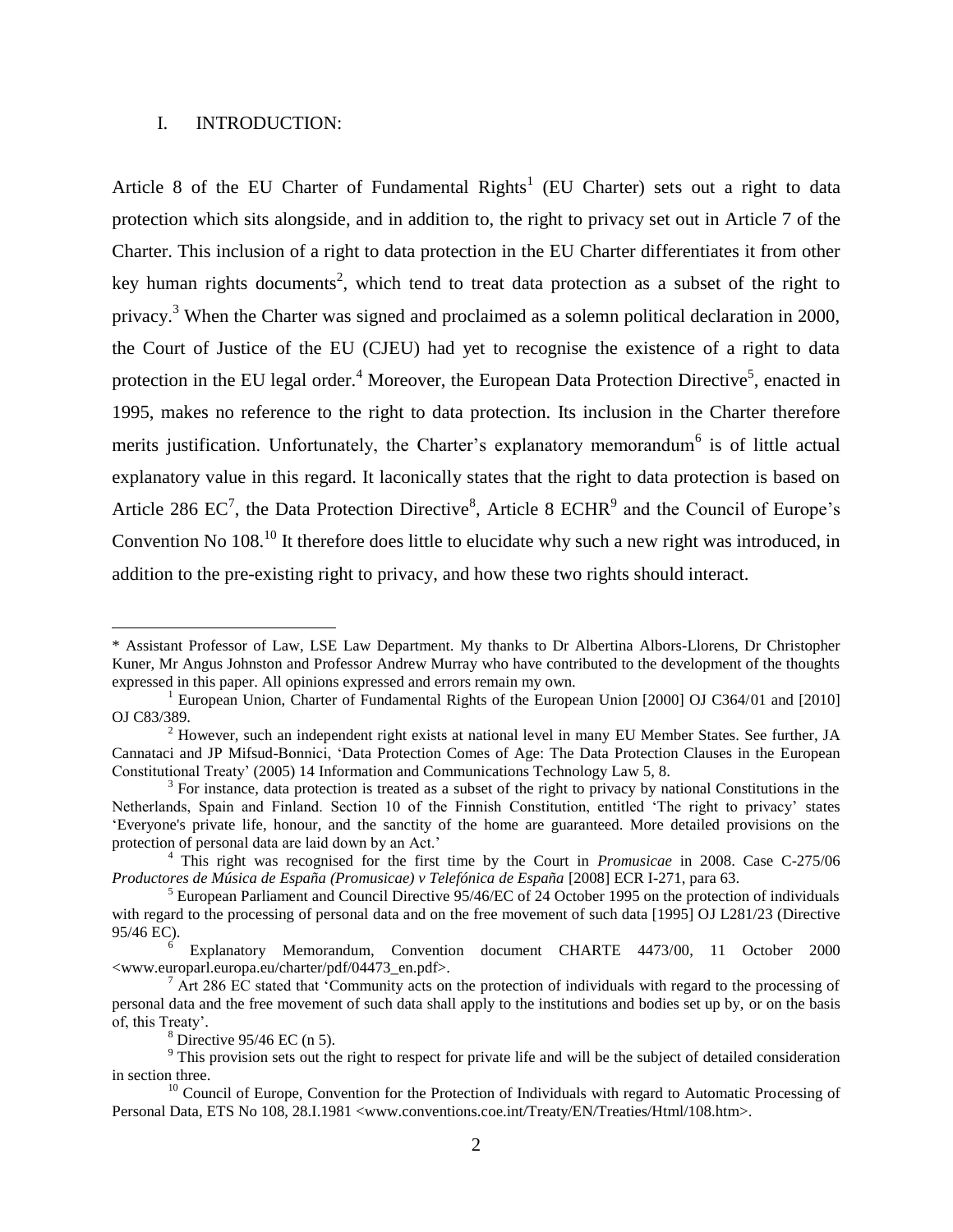The failure to provide a convincing rationale for the inclusion of a right to data protection in the EU Charter prompted scholars to advance potential justifications. It has been suggested, for instance, that the Charter's right to data protection was introduced in order to bolster the legitimacy of EU data protection law by emphasising the fundamental rights dimension of the Data Protection Directive.<sup>11</sup> Indeed, although the Directive's stated objectives are to ensure the free flow of personal data in the EU internal market and to protect fundamental rights, the Directive was legally justified on the basis of internal market considerations alone as the EU lacks competence to enact fundamental rights legislation.<sup>12</sup> This potential justification is therefore plausible. Nevertheless, it seems unsatisfactory to accept that a new right has been recognised in the EU legal order to provide ex-post legitimacy to existing legislation. Moreover, if data protection is a subset of the right to privacy, why would the right to privacy, long recognised by the CJEU as a general principle of EU law<sup>13</sup> and set out in the EU Charter, not be sufficient to legitimise the fundamental rights dimension of the EU's data protection framework?

Other scholars suggest that the right to data protection was included in the Charter in order to extend the application of the data protection rules to personal data processing in areas which are explicitly excluded from the material scope of the Data Protection Directive (namely, personal data processing for Common Foreign and Security Policy purposes and for the purposes of Police and Judicial Cooperation in Criminal matters).<sup>14</sup> This view has received some implicit support from the Article 29 Working Party (A29WP), an advisory group on data protection matters composed of representatives of national data protection authorities.<sup>15</sup> Indeed, prior to the adoption of the Charter, the EU's Expert Group on Fundamental Rights highlighted data

<sup>&</sup>lt;sup>11</sup> P De Hert and S Gutwirth, 'Data Protection in the case law of Strasbourg and Luxemburg: Constitutionalisation in Action' in S Gutwirth, Y Poullet, P De Hert, S Nouwt and C De Terwangne (eds), *Reinventing Data Protection*? (Springer, 2009), 5.

 $12^{12}$  The legal basis of the Directive (ex art 95 EEC, now art 114 TFEU) allows for the enactment of legislation which will approximate the laws of the Member States to improve the functioning of the internal market. <sup>13</sup> See, Case C- 137/79 *National Panasonic v Commission* [1980] ECR I-2033, paras 18-20.

<sup>&</sup>lt;sup>14</sup> A Rouvroy and Y Poullet, 'The right to informational self-determination and the value of selfdevelopment: Reassessing the importance of privacy for democracy' in S Gutwirth et al (n 11). See also Cannataci and Mifsud-Bonnici, who recognise that arguably 'having data protection formally firmly entrenched at a constitutional level will put a stop to current "anti-data protection principles" positions taken by the Member States both at an EU level in the areas covered in the second and third pillars and at national levels' (n 2) 5-6.

<sup>&</sup>lt;sup>15</sup> Article 29 Working Party (A29WP), 'The Future of Privacy - Joint contribution to the Consultation of the European Commission on the legal framework for the fundamental right to protection of personal data', adopted on 1 December 2009 (WP168), 7.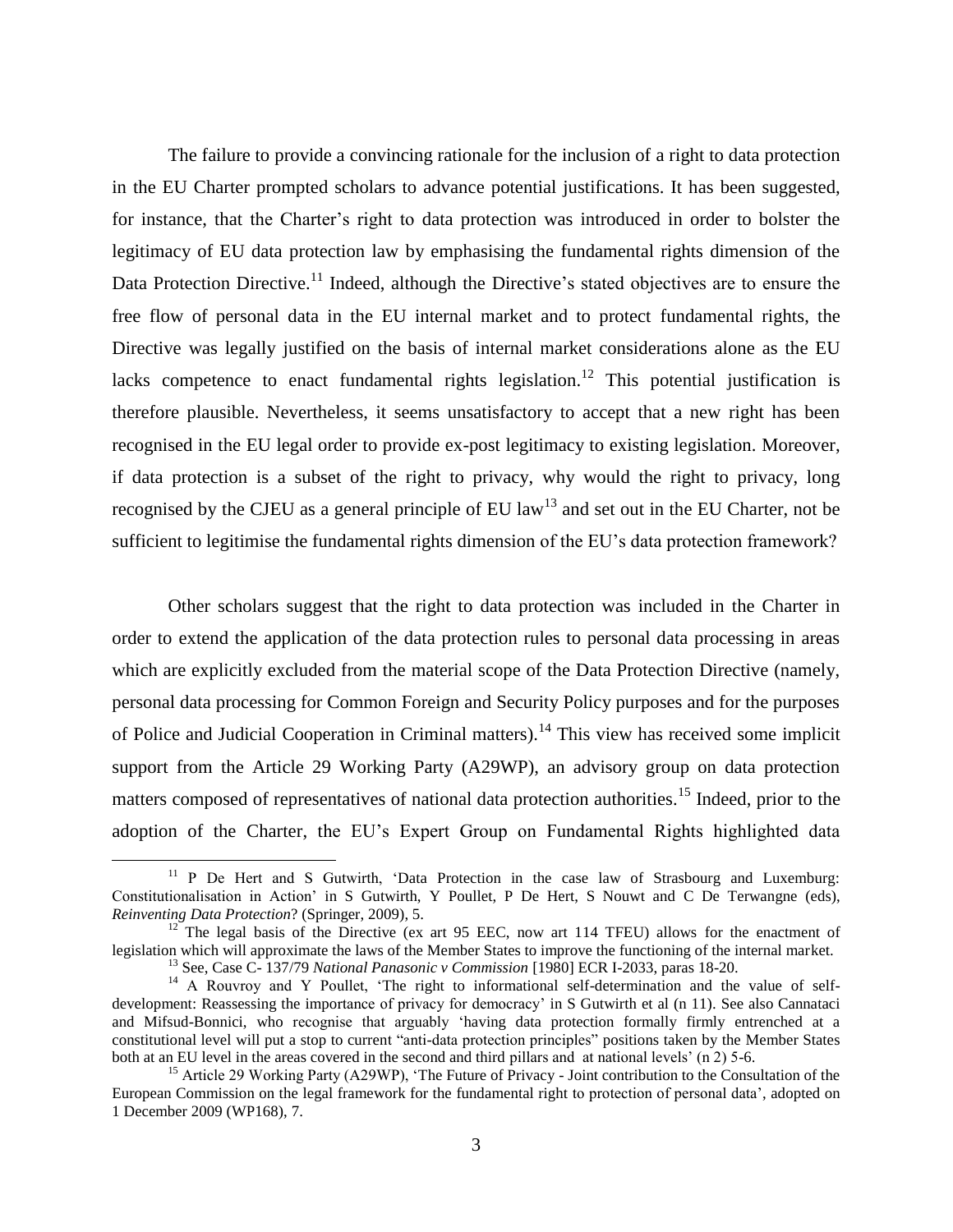protection as an area in which the EU's commitment to fundamental rights differed across the three pillars of EU activity.<sup>16</sup> However, a number of arguments militate against this rationale for the new right to data protection. First, at present there is less scope for such differentiation than was previously the case. Not only did the Lisbon Treaty (which gave the Charter its binding force) put an end to the former pillar structure, it also provides a legal basis for data protection legislation covering all aspects of Union law.<sup>17</sup> Secondly, and perhaps more significantly, the recognition of a right to data protection in the EU legal order has not in fact had the effect of putting an end to such differentiation. The European Commission's proposed reform package for data protection makes this abundantly clear: the Commission's Proposed Regulation<sup>18</sup> sets out the general rules applicable to personal data processing, while the Proposed Directive<sup>19</sup> sets out specific rules applicable to personal data processing for the purposes of law enforcement. Consequently, even if the right to data protection was introduced with the objective of ensuring that uniform data protection rules apply in all areas of EU law, it has not achieved this objective. What is apparent from this scholarly speculation is that the EU has neither adequately justified the introduction of the right to data protection in the EU legal order nor explained its content.

The objective of this paper is to examine whether there is, or could be, a credible rationale for introducing an independent right to data protection to the EU legal order. In particular, this paper seeks to ascertain whether data protection is merely a subset of the right to privacy or whether it should be treated as a self-standing right. At present, conceptions of the role data protection norms should play in society differ greatly between EU Member States. In the UK and Ireland, data protection is treated as a subset of the right to privacy with Courts refusing to apply data protection legislation in situations where the right to privacy is not

<sup>&</sup>lt;sup>16</sup> See Report of the Expert Group on Fundamental Rights, 'Affirming Fundamental Rights in the EU: Time to Act', Brussels, February 1999, 8. <http://ftp.infoeuropa.eurocid.pt/database/000038001-000039000/000038827.pdf>.

 $17$  Art 16(2) TFEU provides that the EU legislature shall 'lay down the rules relating to the protection of individuals with regard to the processing of personal data by…the Member States when carrying out activities which fall within the scope of *Union* law' (emphasis added). Some differentiation nevertheless remains: see, for example, art 39 EU.

<sup>&</sup>lt;sup>18</sup> European Commission, Proposal for a Regulation of the European Parliament and of the Council on the protection of individuals with regard to the processing of personal data and on the free movement of such data (General Data Protection Regulation) COM (2012) 11 final.

<sup>&</sup>lt;sup>19</sup> European Commission, Proposal for a Directive of the European Parliament and of the Council on the protection of individuals with regard to the processing of personal data by competent authorities for the purposes of prevention, investigation, detection or prosecution of criminal offences or the execution of criminal penalties, and the free movement of such data COM (2012) 10 final.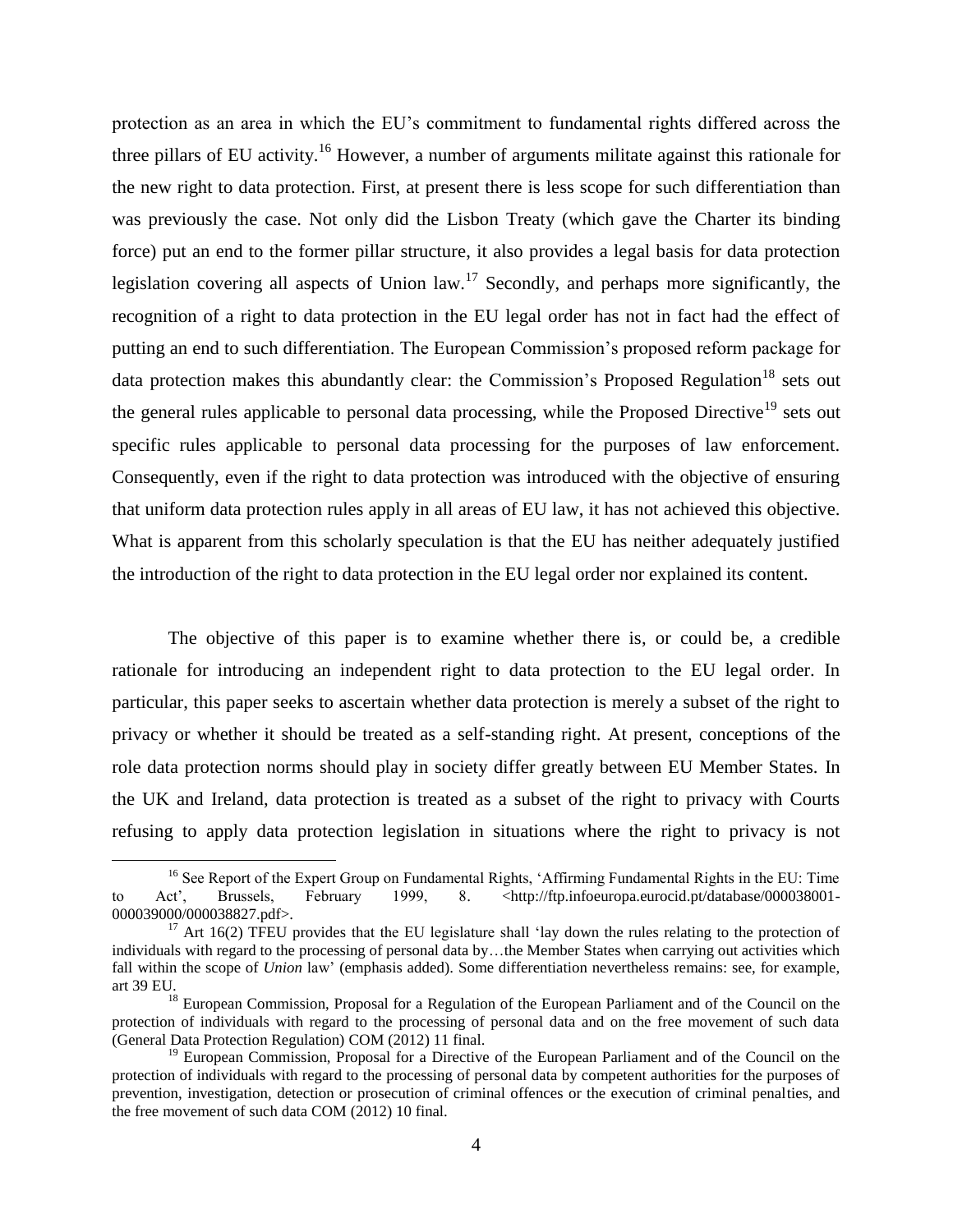engaged.<sup>20</sup> However, there has been a recent notable exception as a judgment of the UK High Court highlighted the distinction between the two rights in order to limit the justiciability of the Charter right to data protection.<sup>21</sup> In contrast, several continental European jurisdictions refuse to systematically link the application of data protection rules to the right to privacy. For instance, in Germany, the Constitutional Court has held that data protection rights flow from the individual's right to 'informational self-determination'<sup>22</sup>, a right which the Court had previously derived from the rights to human dignity<sup>23</sup> and free development of personality<sup>24</sup> in the German Basic Law.

This paper does not purport to take a comparative law approach to data protection. Rather, these differing conceptions of the roots and purposes of data protection are highlighted because of their practical consequences for the application of EU data protection law by Member States. The Commission's Proposed Regulation, the centrepiece of the EU data protection reform proposals, seeks to achieve further procedural and substantive harmonisation of national laws. This begs the question, is such substantive harmonisation possible when the central objectives of the right to data protection, which is given expression by EU data protection legislation, are disputed? For instance, would a court in the UK and a court in Germany reach the same conclusion when adopting a purposive approach to the interpretation the Proposed Data Protection Regulation? It seems unlikely. Perhaps more fundamentally however, this lack of clarity regarding the objectives of the right to data protection also detracts from the legitimacy of the EU data protection regime. How can the EU justify the de facto extraterritorial application of its regime or encourage the global application of its data protection standards when it cannot, or does not, articulate the precise purposes of such a regime? The question addressed in this paper

<sup>&</sup>lt;sup>20</sup> For instance, in *Durant*, the Court of Appeal interpreted the notoriously broad concept of 'personal data' narrowly by finding that whether data constitutes personal data depends inter alia on whether the data is biographical in a significant sense or relates to 'a life event in respect of which his privacy could not be said to be compromised' and whether it is 'information that affects his privacy, whether in his personal or family life, business or professional capacity' (*Durant v Financial Services Authority* [2003] EWCA Civ 1746, Auld LJ at para 28).

In *R* (on the application of AB) v Secretary of State for the Home Department [2013] EWHC 3453 Mostyn J was asked to consider a claim based, inter alia, on the claimant's right to data protection. He stated that the right to protection of personal data is not part of the ECHR and has therefore not been incorporated into domestic law by the Human Rights Act (para 16). He argued that Parliament had deliberately excluded aspects of the ECHR from the Human Rights Act and that the Charter contained 'all of those missing parts and more' (para 14), including the right to data protection.

<sup>&</sup>lt;sup>22</sup> 'Population Census Decision', Judgment of 15 December 1983, 1 BvR 209/83, BVerfGE 65, 1.

<sup>&</sup>lt;sup>23</sup> Art 1(1) German Basic Law (Deutscher Bundestag, Basic Law for the Federal Republic of Germany, <www.btg-bestellservice.de/pdf/80201000.pdf>).

 $^{24}$  Ibid, art 2(1).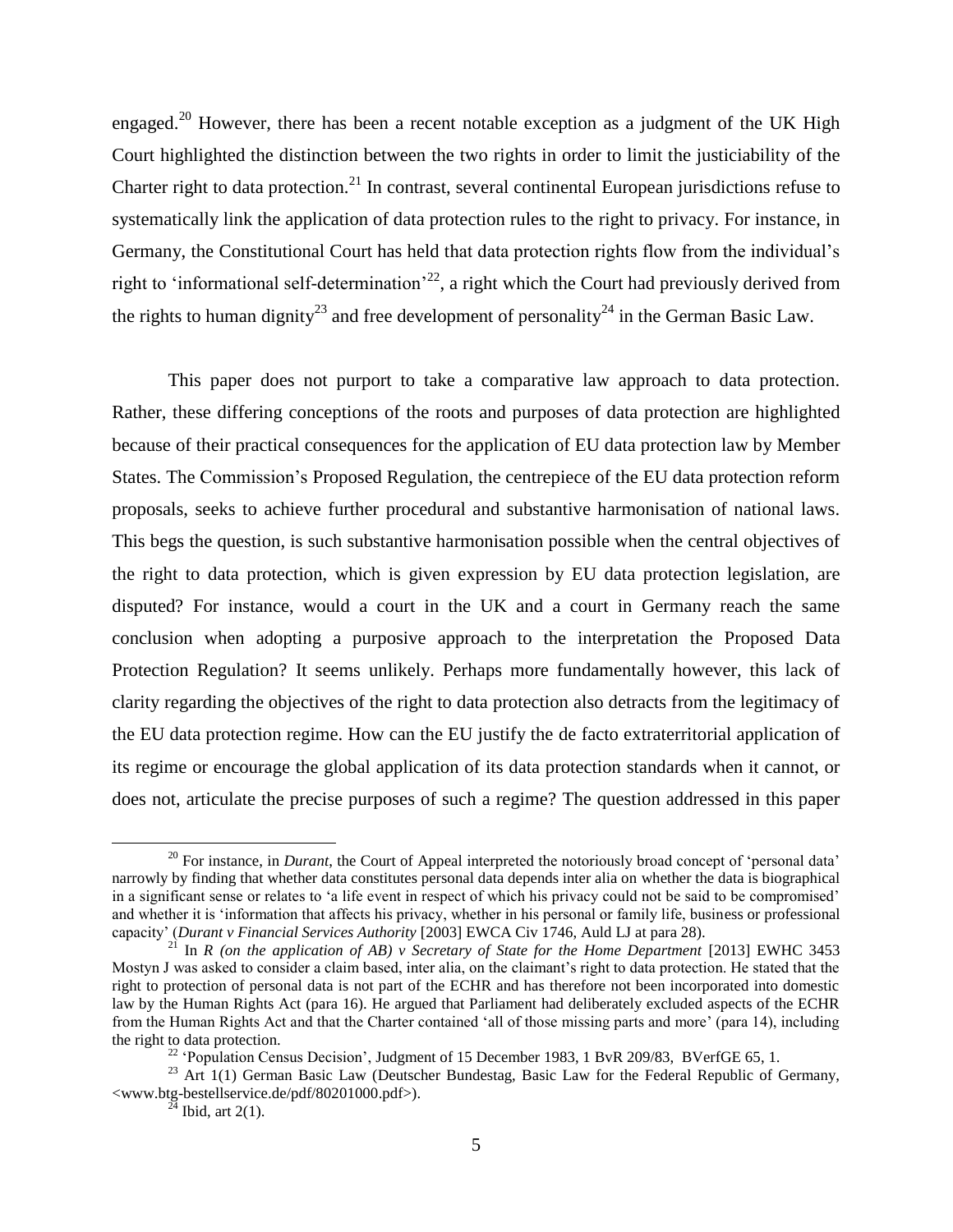is therefore one which is integral to the coherence, proportionality and legitimacy of EU data protection law.

In order to expound a potential rationale for the right to data protection, this paper is structured as follows. In section two, the jurisprudence of the CJEU is analysed to see whether it sheds light on the meaning of an independent right to data protection or on the relationship between the rights to data protection and privacy. The analysis of this jurisprudence reveals that the CJEU consistently conflates the two rights which would indicate that the right to data protection is no more than a facet of the right to privacy. This finding is tested in section three by comparing the protection offered by the right to data protection, as given expression in EU data protection legislation, to that offered by the right to privacy, as interpreted by the European Court of Human Rights (ECtHR). A systematic analysis of the protection offered by the two rights reveals that although heavily overlapping, the rights to data protection and privacy are distinct. It is argued that data protection offers individuals more rights over more types of information than the right to privacy when applied in the context of personal data processing. Consequently, the 'added value' of data protection is that it offers individuals enhanced control over their personal data. Section four suggests that this enhanced control serves two primary functions: first, it strengthens the hand of the individual when faced with power and information asymmetries and, second, it proactively promotes the individuals' personality rights which are threatened by personal data processing. This paper therefore concludes that the content of the right to data protection overlaps with that of the right to privacy yet that data protection merits recognition as an independent right for these reasons.

#### II. THE RIGHT TO DATA PROTECTION BEFORE THE CJEU

The explanation proffered by the EU for the inclusion of a right to data protection in the EU Charter is both vague and circular, as mentioned in section one. The jurisprudence of the CJEU, which will be examined in this section, constitutes one logical starting point for insights into the purpose of this right in the EU legal order and its relationship with the established right to privacy. This examination takes place in two stages. The EU Charter became binding on EU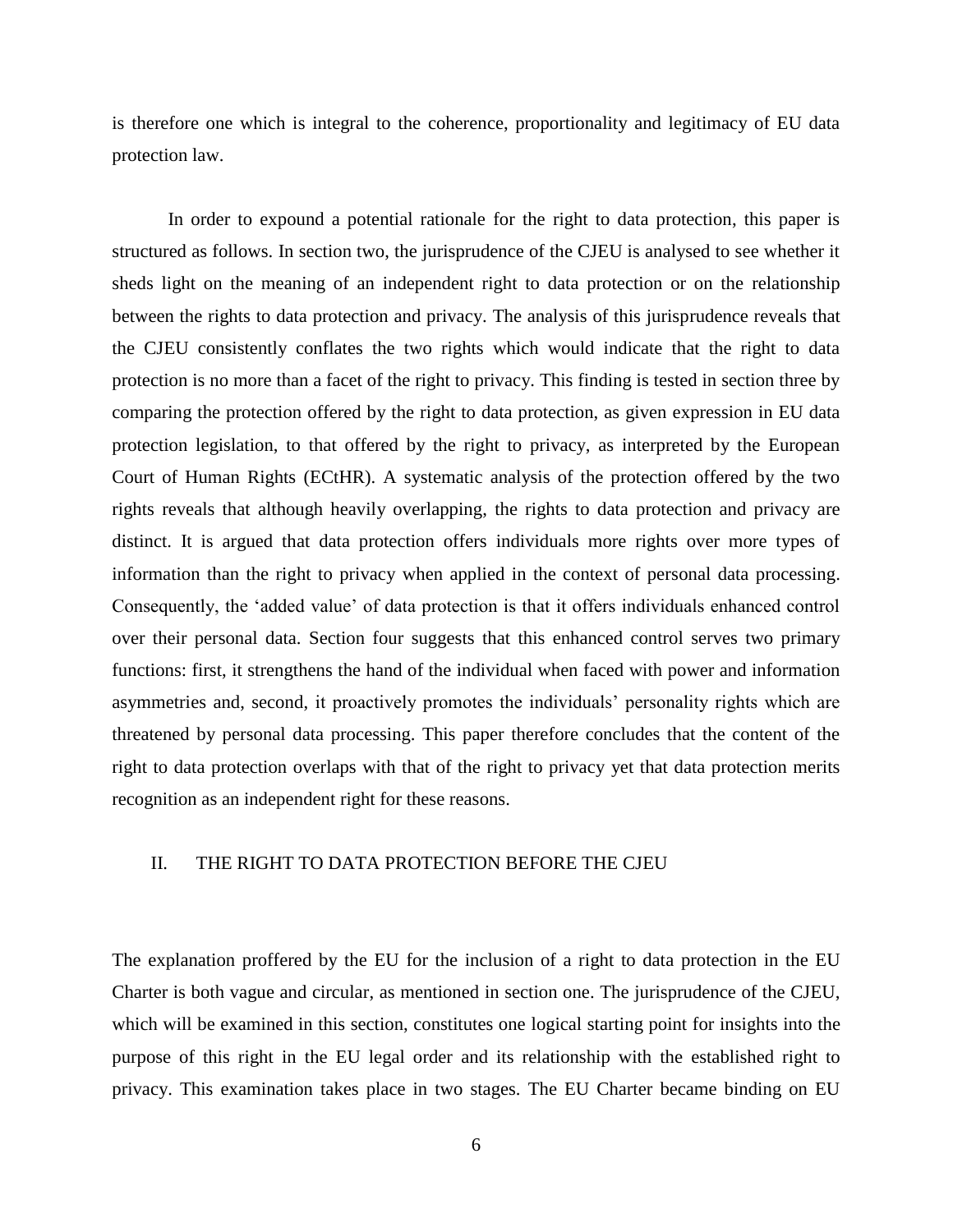Member States with the entry into force of the Treaty of Lisbon in December  $2009$ <sup>25</sup>. The Court's case law from before this point shall firstly be examined before considering the case law following the Charter's acquisition of binding force.

The reason for this bifurcated examination of the case law is that it might be expected that the CJEU would be less forthright in its support of a self-standing right to data protection prior to the entry into force of the Treaty of Lisbon. This is because, unlike the right to privacy, the right to data protection is not a general principle of EU law recognised on the basis of the common constitutional traditions of Member States, nor is it a right which is explicitly mentioned in the ECHR. From the Court's perspective it would therefore appear more prudent to emphasize data protection's link to the established right to privacy in those early years rather than carving out an independent existence for this right. However, the introduction of an explicit legal basis for data protection in the Treaty of Lisbon, which coincided with the Charter acquiring binding force, arguably paved the way for the CJEU to clearly demarcate the distinctions, if any, between these two rights. As this section will demonstrate, the CJEU has not seized this opportunity to distinguish between the two rights. With one notable exception, the Court's jurisprudence has been characterised by its consistent conflation of the rights to data protection and privacy during the period prior to and after the entry into force of the Lisbon Treaty.

#### *A. The Right to Data Protection in a Pre-Charter Era*

 $\overline{a}$ 

In *Rundfunk*<sup>26</sup>, one of the earliest cases regarding the Data Protection Directive to appear before the Court of Justice, a national jurisdiction asked the Court to assess the compatibility of a

<sup>&</sup>lt;sup>25</sup> The situation of the UK and Poland (and subsequently the Czech Republic) remains slightly differentiated to that of other Member States. These three Member States signed Protocol 30 to the Lisbon Treaty, which clarifies the effect of the Charter in domestic legal systems. Nevertheless, the precise effect of the Charter in domestic systems remains contested. The ECJ has held that the Protocol does not have the effect of exempting these countries 'from the obligation to comply with the provisions of the Charter or to prevent a court of one of those Member States from ensuring compliance with those provisions' (see Joined Cases C--411/10 *N.S. v Secretary of State for the Home Department* and C-493/10 *M.E. and Others v Refugee Applications Commissioner, Minister for Justice, Equality and Law Reform* [2011] ECR I-0000, 119). However, Mostyn J in the UK High Court in *R(AB)* (n 21) expressed his surprise at the claimant's reliance on EU Charter rights as he was 'sure that the British government … had secured at the negotiations of the Lisbon Treaty an opt-out from the incorporation of the Charter into EU law' (para 10).

<sup>26</sup> Case C-139/01 *Österreichischer Rundfunk and Others* [2003] ECR I-4989.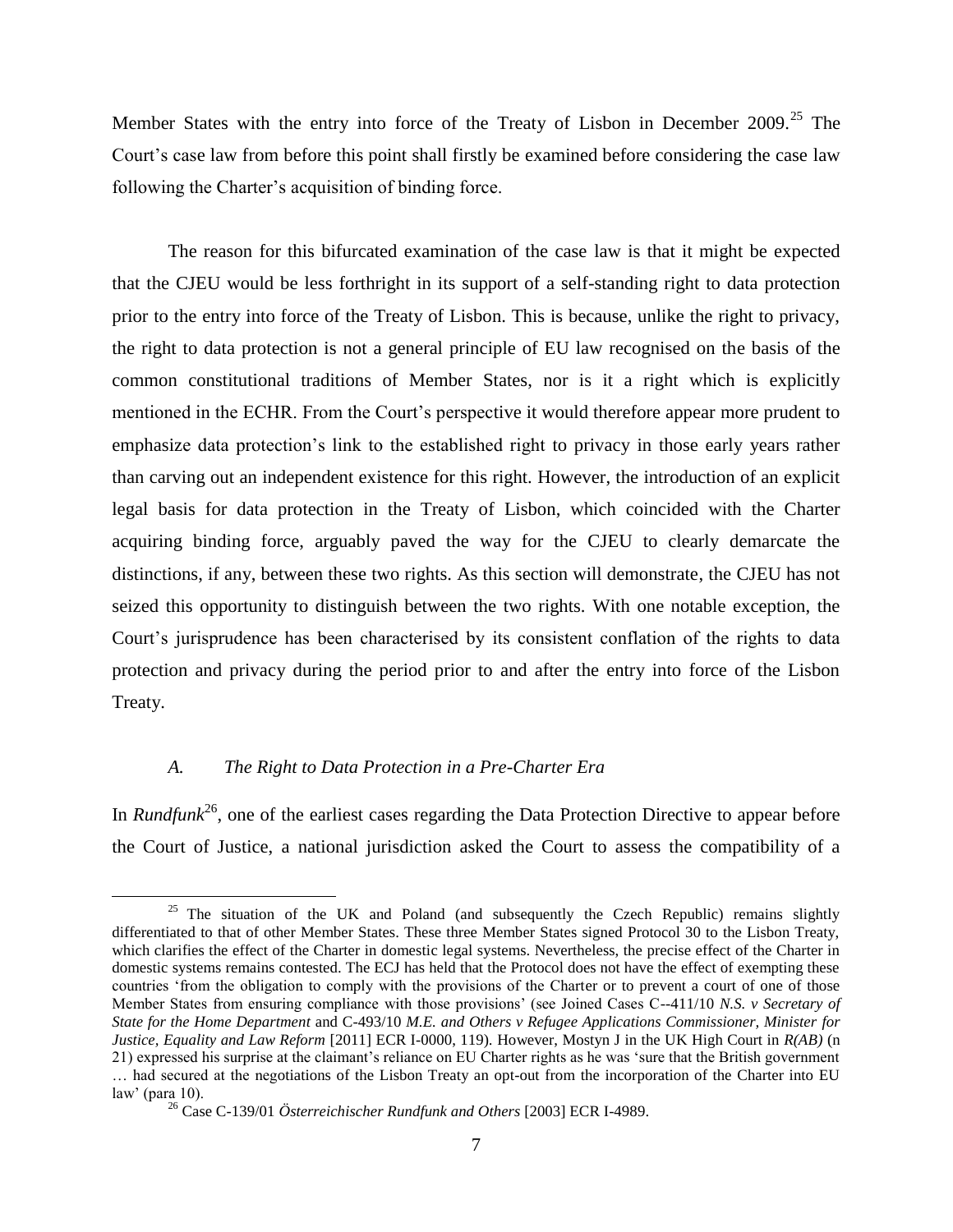national auditing requirement with the Directive. Austrian legislation stipulated that the salaries of senior public officials must be communicated to the national audit body, transmitted to the Parliament and later made publicly available. In reaching its conclusion, the Court emphasized that the provisions of the Directive must be interpreted in light of fundamental rights, in particular privacy. Therefore, 'for the purposes of applying the Directive', the Court systematically examined whether there had been an interference with the right to privacy contrary to Article 8 ECHR and, if so, whether it was justified. In so doing, the Court entirely overlooked the specific rules set out in the Data Protection Directive. In other words, the Court simply substituted privacy rules for data protection rules. As the interpretation of Article 8 ECHR alone was decisive in resolving the dispute, this led to concern regarding the future role and relevance of data protection rules. <sup>27</sup> Moreover, as *Rundfunk* treated data protection and privacy as interchangeable, it lent credence to the assertion that data protection is a subset of the right to privacy. Nevertheless, a strong argument could be made to limit the *Rundfunk* reasoning to its facts as the Court would have reached an identical outcome had it relied on the Directive rather than the right to privacy. Therefore, while the Court should have exercised more caution in substituting the application of secondary legislation with the application of a general principle of EU law, it could not be stated with certainty post-*Rundfunk* that data protection and privacy were substitutable rights in all circumstances.

In *Promusicae*<sup>28</sup> the Court considered whether EU law requires Member States to adopt national legislation placing an obligation on internet service providers (ISPs) to supply the personal data of alleged copyright infringers to copyright holders in order to facilitate civil proceedings. In particular, the Spanish referring court asked the Court of Justice whether a positive obligation to supply such personal data to copyright holders flowed from three EU Intellectual Property (IP) Directives.<sup>29</sup> The Court of Justice reformulated the questions asked by

<sup>27</sup> CD Classen, 'Case C-139/01 Österreichischer Rundfunk and Others: case-note' (2004) 41 CMLRev 1377, 1383.

<sup>28</sup> Case C-275/06 *Promusicae* (n 4).

<sup>&</sup>lt;sup>29</sup> Directive 2002/58/EC of the European Parliament and of the Council of 12 July 2002 concerning the processing of personal data and the protection of privacy in the electronic communications sector [2002] OJ L201/37, Directive 2000/31/EC of the European Parliament and of the Council of 8 June 2000 on certain legal aspects of information society services, in particular electronic commerce, in the Internal Market [2000] OJ L178/1 and Directive 2001/29/EC of the European Parliament and of the Council of 22 May 2001 on the harmonisation of certain aspects of copyright and related rights in the information society [2001] OJ L167/10.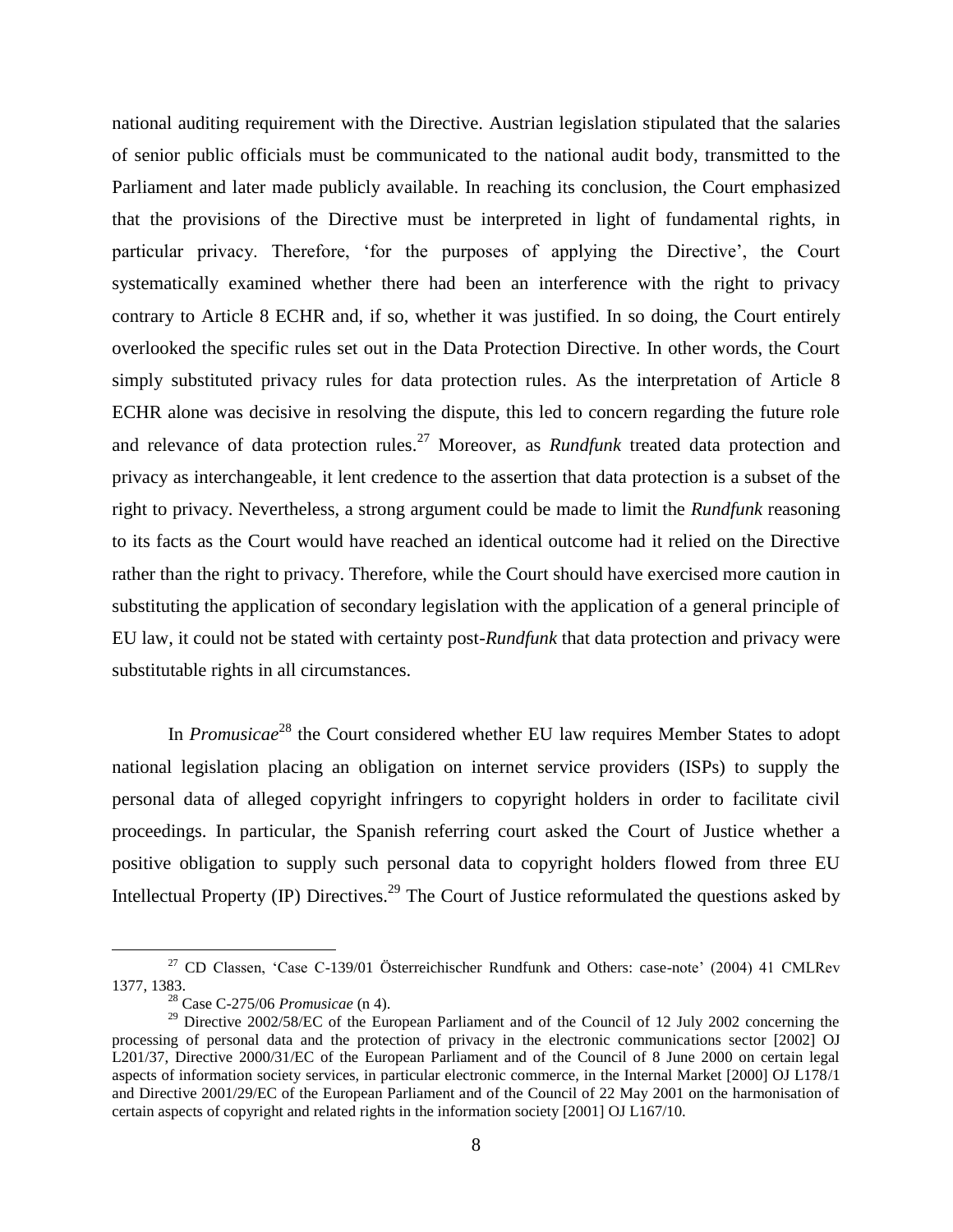the national court by firstly considering whether European Data Protection law, in particular the Data Protection Directive and the E-Privacy Directive<sup>30</sup>, *precludes* a Member State from laying down such an obligation. It then addressed the question asked by the Spanish Court; whether the three IP Directives require a Member State to adopt legislation setting out such an obligation. Finally, the Court considered what impact the EU Charter, which was not yet binding on Member States, should have on the conclusions it had reached to the first two questions. It noted that the factual situation involved, on the one hand, the rights to property and to effective judicial protection, and, on the other hand, 'a further fundamental right, namely the right that guarantees protection of personal data and hence of private life'.<sup>31</sup> While the *Promusicae* judgment offered some initial promise as the Court raised data protection concerns of its own volition, this promise was short-lived given the Court's reference to the distinct rights to data protection and privacy as one right. Although the Court noted that the E-Privacy Directive 'seeks to ensure full respect for the rights set out in Articles 7 and 8 of the Charter<sup>32</sup> it went on to state in the following paragraph that '[t]he present reference for a preliminary ruling thus raises the question of the need to reconcile the requirements of the protection of different fundamental rights, namely the right to respect for private life on the one hand and the rights to protection of property and to an effective remedy on the other'.<sup>33</sup> Therefore, to the Court data protection is synonymous with privacy.

In the later case of *Satamedia*<sup>34</sup>, where the Court was asked to reconcile data protection legislation and the right to freedom of expression, the Court seemingly returned to its pre-*Promusicae* position. No reference was made to the right to data protection and the Directive was treated as a privacy protection tool. For instance, the Court noted that Article 9 of the Directive seeks to reconcile two fundamental rights: 'the protection of privacy and freedom of expression'.<sup>35</sup> Therefore, during the period prior to the entry into force of the Lisbon Treary, the

<sup>&</sup>lt;sup>30</sup> Directive 2002/58/EC of the European Parliament and of the Council of 12 July 2002 concerning the processing of personal data and the protection of privacy in the electronic communications sector (Directive on privacy and electronic communications) [2002] OJ L201/37. The second recital of the E-Privacy Directive states that it 'In particular, this Directive seeks to ensure full respect for the rights set out in Articles 7 and 8 of that Charter'.

 $31$  Para 63.

<sup>32</sup> Para 64.

<sup>33</sup> Para 65.

<sup>34</sup> Case C-73/07 *Tietosuojavaltuutettu v Satakunnan Markkinapörssi OY, Satamedia* [2008] ECR I-09831.

 $35$  Ibid, para 54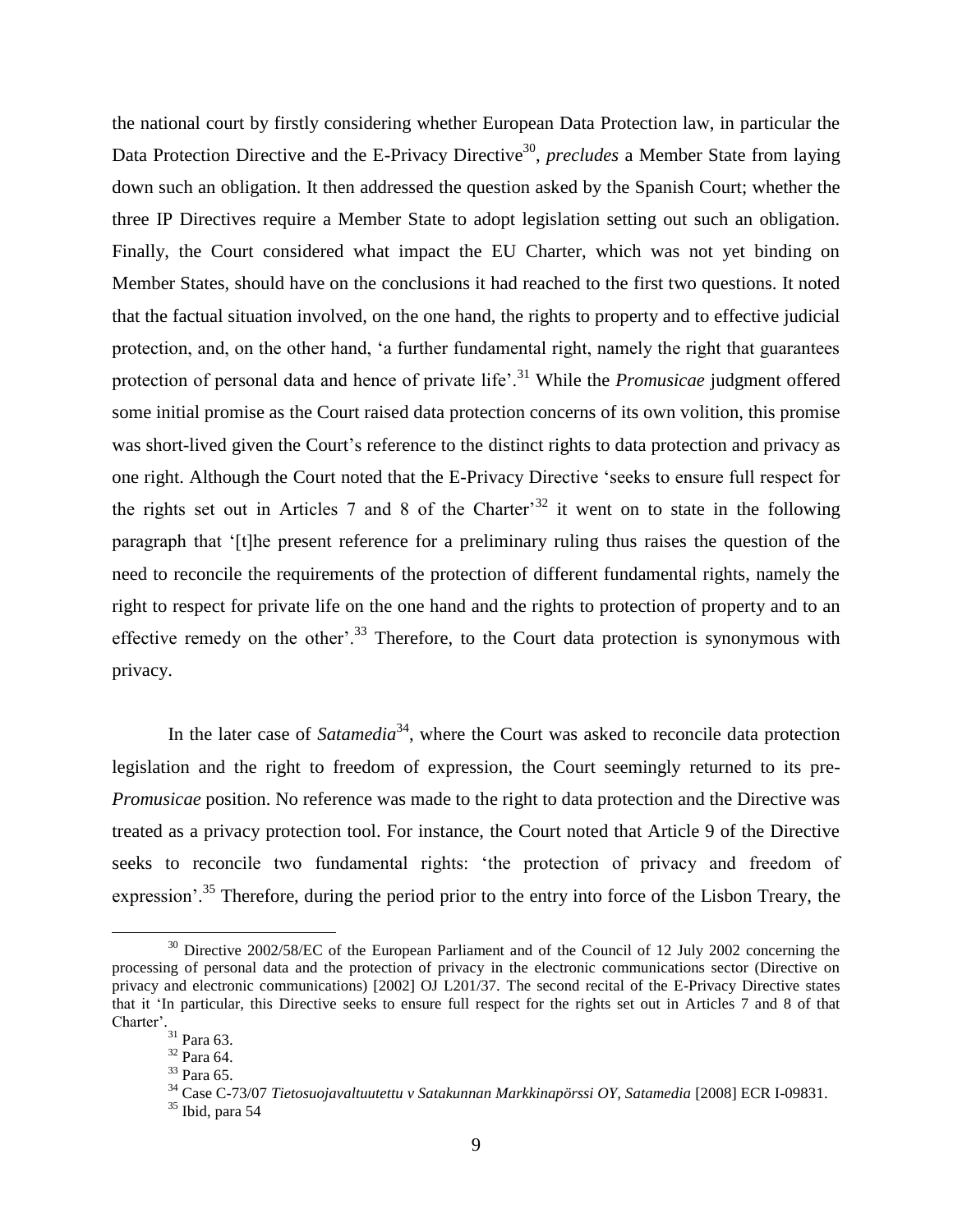right to data protection is considered by the Court of Justice as a subset of the right to privacy which does not merit independent consideration.

One judgment of the General Court, the lower instance of the CJEU, sits uneasily with this line of jurisprudence which treats data protection as a subset of the established right to privacy. In *Bavarian Lager*<sup>36</sup> the General Court was asked to reconcile the right to data protection with the right of access to documents (also enshrined in the EU Charter). The Bavarian Lager company made a request to the European Commission under EU access to documents legislation (Regulation  $1049/2001^{37}$ ) for minutes to a particular meeting and the names of the meeting attendees. The Commission would only provide the data in anonymised form on the basis that the information requested contained personal data and the disclosure of the data would not be in compliance with the data protection rules applicable to the EU Institutions (Regulation  $45/2001^{38}$ ). The General Court was asked to determine whether this Commission Decision to refuse the relevant data struck the correct balance between the freedom of information and data protection in the EU legal order.

Article 4(1)(b) of the access to documents regulation determines the relationship between these two rights. It provides that a request for access to a document shall be refused where the document's disclosure would undermine the protection of 'privacy and the integrity of the individual, in particular in accordance with Community legislation regarding the protection of personal data'. Article 4(1)(b) therefore arguably contains two limbs: access to a document should be refused when 'disclosure would undermine the privacy and integrity of the individual' (first limb), 'in particular in accordance with Community legislation regarding the protection of personal data' (second limb). The dispute in *Bavarian Lager* centred upon the interaction between these two limbs. Indeed, Article 4(1)(b) could be read in a number of ways. On the one hand, it could be assumed that the second limb is merely expanding on the first and that the data protection rules should be applied to determine whether disclosure would undermine privacy.

<sup>36</sup> T-194/04 *Bavarian Lager v Commission* [2007] ECR II-3201.

<sup>&</sup>lt;sup>37</sup> Regulation (EC) No 1049/2001 of the European Parliament and of the Council of 30 May 2001 regarding public access to European Parliament, Council and Commission documents [OJ] L 145/43.

<sup>38</sup> Regulation 45/2001 of the European Parliament and of the Council of 18 December 2000 on the protection of individuals with regard to the processing of personal data by the Community institutions and bodies and on the free movement of such data [2001] OJ L8/1.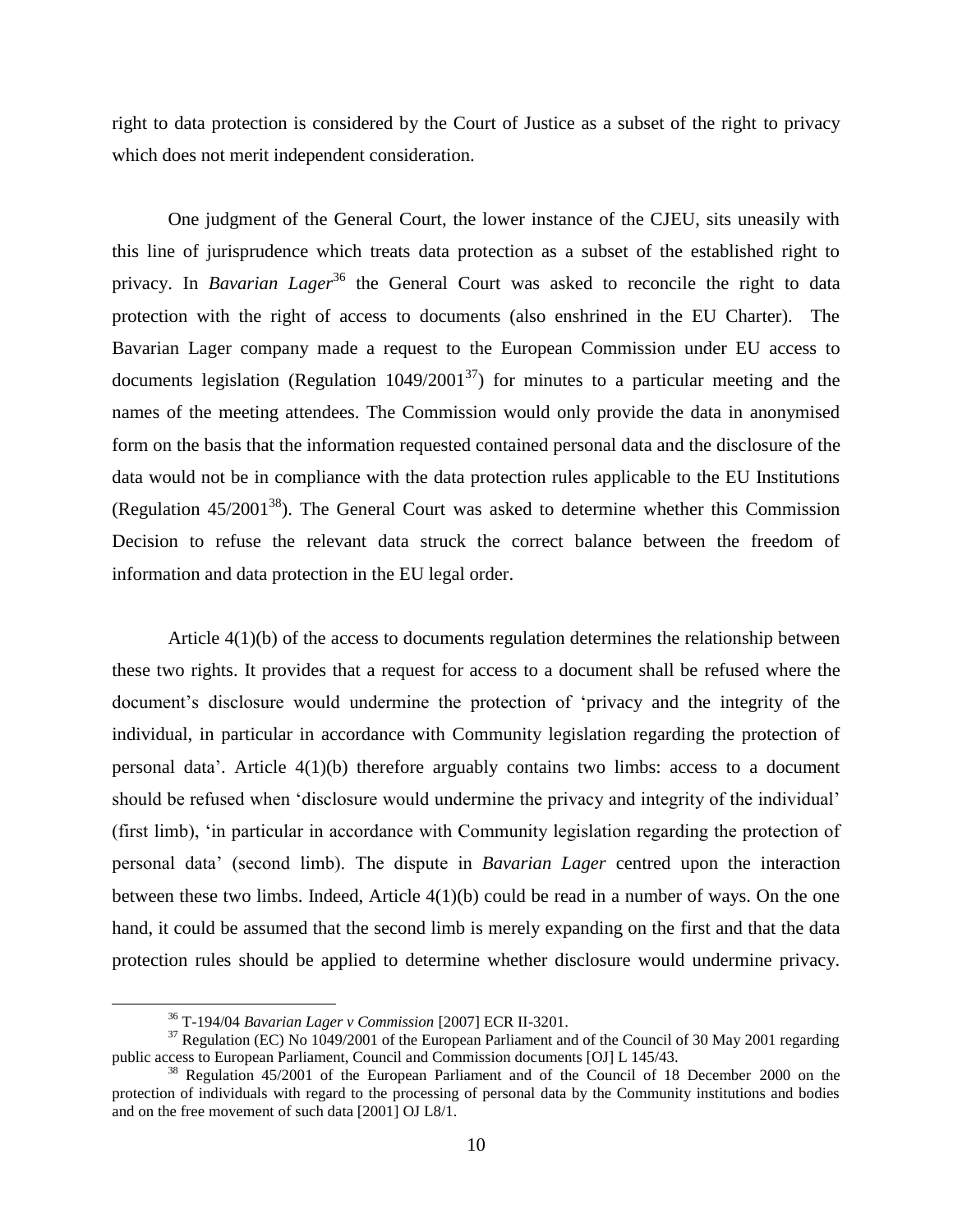However, an alternative reading of these two limbs is possible, according to which it is only when the first limb is satisfied (i.e. privacy is undermined) that it is necessary, pursuant to the second limb, to apply the data protection rules. This is the interpretation preferred by the European Data Protection Supervisor (EDPS), who intervened before the Court in *Bavarian Lager*. <sup>39</sup> The General Court also seemingly preferred this interpretation as, when applying Article 4(1)(b), it began by examining whether the disclosure of the names of those attending the meeting would breach their Article 8 ECHR right to privacy. It concluded that the disclosure would not result in a violation of the right to privacy and therefore that the Article 4(1)(b) exception was not applicable.<sup>40</sup> As a result, the General Court held that the application to the request of the 'additional conditions' set out in the European data protection legislation, such as the need for consent of the data subject would be contrary to Regulation  $1049/2001$ .<sup>41</sup> As a result, the General Court annulled the Commission decision.

The reasoning of the General Court in this case appears clear; in the absence of a violation of the right to privacy as a result of the disclosure of a document, the data protection rules do not apply. While at first glance this could be confused for another example of the conflation of the rights to data protection and privacy, it is in fact the opposite. The Court interpreted the wording of Article 4(1)(b) of Regulation 1049/2001 to mean that in cases of conflict between data protection and freedom of information, the data protection rules prevail only when privacy is undermined. When privacy is not undermined, the freedom of information rules prevail over the data protection rules. Therefore, the interpretation of Article 4(1)(b) advanced by the General Court and the EDPS acknowledges that not all data processing adversely affects the right to privacy and, consequently, that data protection applies to a wider variety of personal data than privacy law. In other words, the material scope of application of the two rights is distinct. Indeed, this was explicitly stated by both actors. In its pleading before the Court the EDPS stressed that the interest protected by Article  $4(1)(b)$  is private life, and not the

<sup>39</sup> EDPS pleading in T-194/04 *Bavarian Lager v Commission*, section 8. Moreover, the EDPS argued that had the legislator intended to give art  $4(1)(b)$  the meaning supported by the Commission's 'renvoi-theory' (according to which there is a direct referral to the data protection rules whenever a requested document contains personal data), 'the wording of the exception could and should have been far more explicit'.

<sup>40</sup> T-194/04 *Bavarian Lager* (n 36) paras 132-133.

 $41$  Ibid, para 137.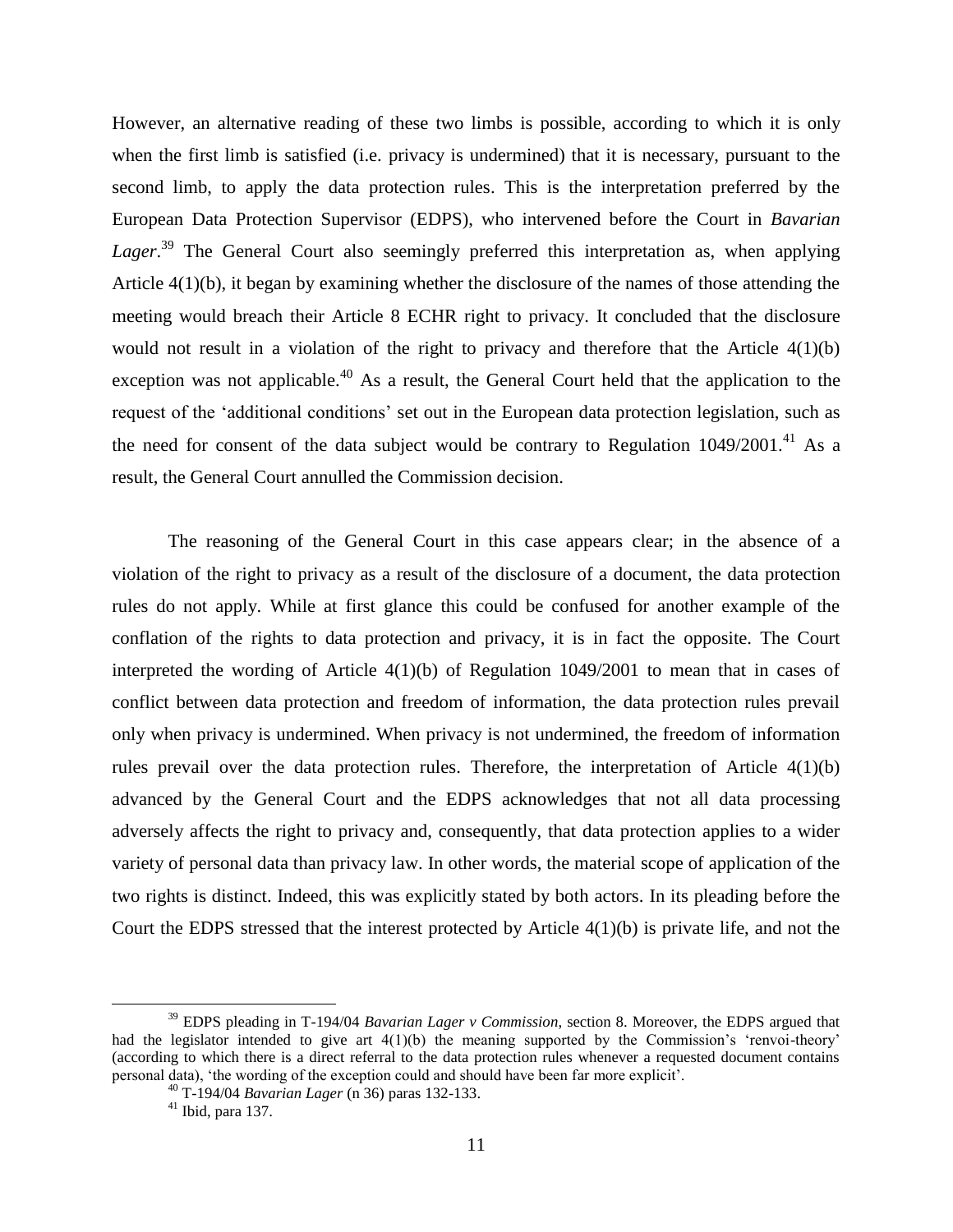much broader concept of personal data<sup>42</sup> while in its judgment the General Court asserted that privacy and data protection are not synonymous.<sup>43</sup> While De Hert and Gutwirth suggest that the ease with which the General Court distinguished between two types of personal data – those that are protected by the right to privacy and those that are not  $-$  'does not sit comfortably with the formal constitutional codification of data protection within EU law<sup>44</sup>, it is argued here that the opposite is in fact true. By recognising that data protection rules could apply even in the absence of an infringement of privacy, the General Court and the EDPS were liberating the data protection rules from the right to privacy and paving the way for the emergence of a truly independent right to data protection in the EU legal order. However, as will be demonstrated presently, the Court of Justice has steadfastly overlooked this distinction in its jurisprudence, even following the entry into force of the Treaty of Lisbon.

#### *B. The Post-Lisbon Jurisprudence of the CJEU*

 $\overline{a}$ 

The binding force acquired by the EU Charter as well as the introduction of an explicit legal basis for data protection legislation in the Lisbon Treaty provided the CJEU with the necessary legal tools to elaborate on the content and meaning of an independent right to data protection. However, as this section will demonstrate, the Court has not taken this opportunity to expound a new vision for the right to data protection.

In her Opinion in *Volker*, delivered soon after the entry into force of the Lisbon Treaty, Advocate General Sharpston clearly distinguished between the rights to data protection and privacy stating that '[t]wo separate rights are here invoked: a classic right (the protection of privacy under Article 8 ECHR) and a more modern right (the data protection provisions of

 $42$  It, therefore, argued that, whilst a reference to the name of a participant in the minutes of a meeting constitutes personal data, the disclosure of a name in the context of professional activities does not normally have a link to private life. Ibid, para 67.

<sup>&</sup>lt;sup>43</sup> It stated that 'not all personal data are by their nature capable of undermining the private life of the person concerned. In recital 33 of the General Directive, reference is made to data which are capable by their nature of infringing fundamental freedoms or privacy and which should not be processed unless the data subject gives his explicit consent, which implies that not all data are of that nature'. Ibid, para 119.

<sup>44</sup> P De Hert and S Gutwirth, 'Data Protection in the in the case law of Strasbourg and Luxemburg: Constitutionalisation in Action' in Gutwirth, Poullet, De Hert, Nouwt & De Terwangne (eds), *Reinventing Data Protection*? (Springer, 2009), 41.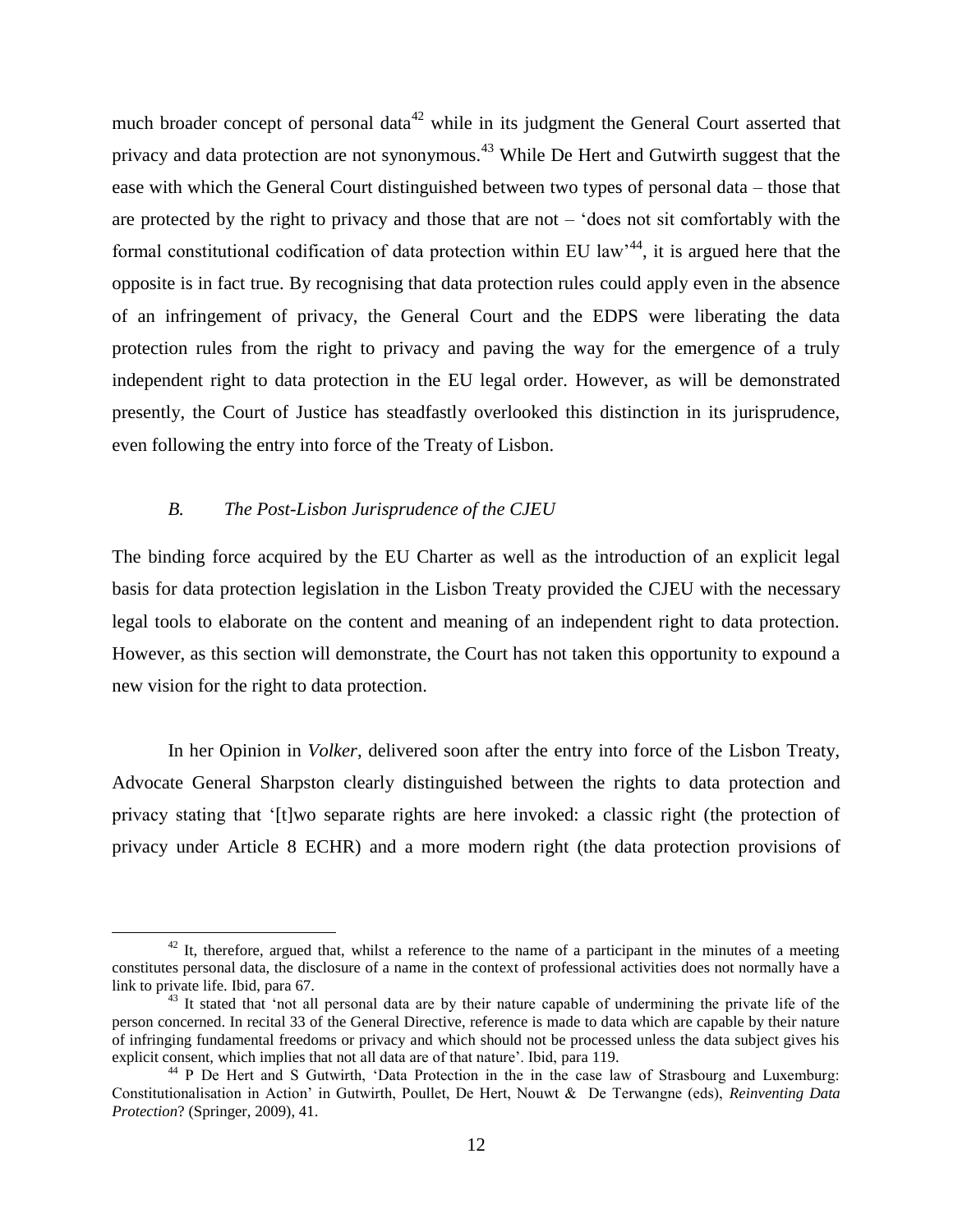Convention No 108)<sup>2</sup>.<sup>45</sup> While, unfortunately, the Advocate General did not elaborate on the meaning of this distinction or the content of this 'more modern right', her statement, coupled with the General Court's judgment in *Bavarian Lager*, should have provided the Court of Justice with food for thought on the differences between the two rights.

However, when the General Court's *Bavarian Lager* judgment was appealed to the Court of Justice<sup>46</sup>, the Court of Justice held that the lower jurisdiction had erred in law. It found that by limiting the application of the Article 4(1)(b) exception to situations in which the privacy or integrity of the individual would be infringed under Article 8 ECHR, the General Court had disregarded the wording of Article 4(1)(b), which requires that this assessment should be made in conformity with the Union's data protection legislation.<sup>47</sup> Personal data processing cases could not, according to the Court, be separated into two categories: those examined in light of the ECHR right to privacy and those examined for compliance with European data protection legislation.<sup>48</sup> Therefore, the Court of Justice concluded that in all situations where access is sought to a document containing personal data EU data protection rules become applicable in their entirety.<sup>49</sup> The practical consequence of this finding is that EU data protection rules must systematically prevail over the EU rules on freedom of information.

The Court's judgment is noteworthy not only because it allows one fundamental right in the EU Charter to consistently trump another in this manner, but also because of what it reveals regarding the Court's view of the relationship between the rights to data protection and privacy. It follows implicitly from the judgment that even when there is no infringement of the individual's right to privacy (as was arguably the case in *Bavarian Lager*), the data protection rules trump the freedom of information rules. This begs the question, if the interest being protected by the Court in this instance is not privacy, what is the Court protecting? While the Court did not consider the matter explicitly, the Court may have assumed that a failure to comply with data protection legislation always undermines the right to privacy. In other words, despite

<sup>45</sup> C-92/09 and C-93/09 Volker und Markus Schecke and Hartmut Eifert [2010] ECR I-11063, Opinion of Advocate General Sharpston, para 71.

<sup>46</sup> C-28/08 *European Commission v Bavarian Lager* [2010] ECR I-6055.

 $47$  Ibid, paras 58-59.

 $48$  Ibid, 58-61.

 $49$  Ibid, 63.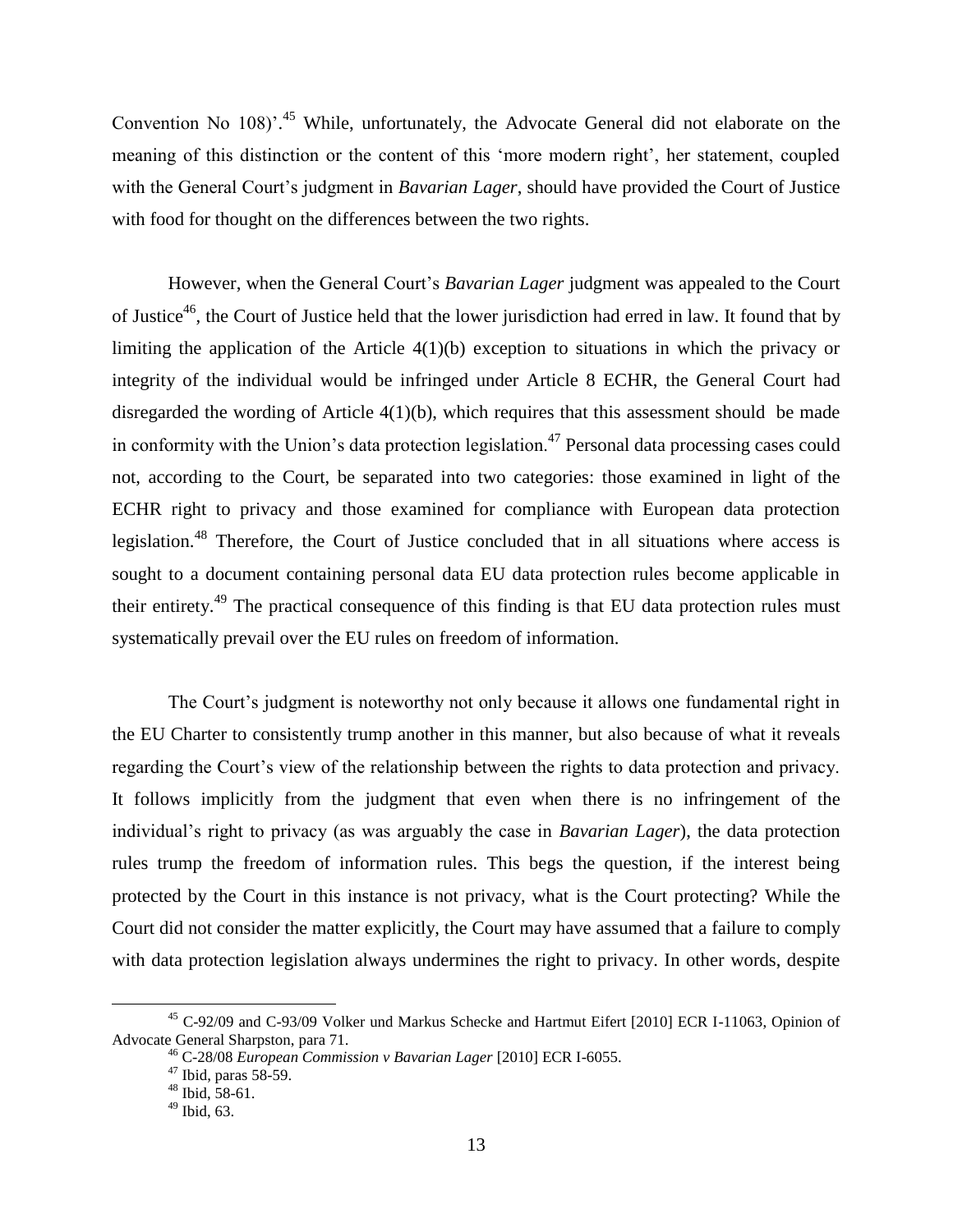the assertions of the EDPS and the findings of the General Court to the contrary<sup>50</sup>, the Court treats data protection as a subset of the right to privacy. It is unclear whether this represents a conscious choice on the part of the Court or simply highlights that the Court has not given the distinction between the two rights adequate (or perhaps any) consideration. The subsequent *Volker* judgment seems to point to the latter conclusion. In *Volker* the Court firstly states that the two rights are 'closely connected'<sup>51</sup> before soon thereafter treating them as a hybrid species when it refers to 'the right to respect for private life with regard to the processing of personal data, recognised by Articles 7 and 8 of the Charter.<sup>52</sup>

One explanation for the conflation of the two rights by the Court of Justice is that the Court has erroneously interpreted the ECtHR's Article 8 ECHR jurisprudence and applied this interpretation directly to the EU Charter articles. Indeed, in the *Volker* judgment the Court of Justice states that the Article 7 and 8 rights concern 'any information relating to an identified or identifiable individual'. It cites the ECtHR judgments in *Amann v Switzerland*<sup>53</sup> and *Rotaru v Romania*<sup>54</sup> as authority for this assertion.<sup>55</sup> However, the cited case law does not in fact support the proposition that Article 8 ECHR applies to 'any information relating to an identified or identifiable person'. Rather, this is how the Data Protection Directive defines 'personal data'.<sup>56</sup> Indeed, as will be seen in the follow section, despite the ECtHR's expansive interpretation of the right to privacy, it is frequently advocated that the right to privacy does not apply to the same wide range of data to which data protection rules apply.<sup>57</sup>

More recently in his Opinion in *Google Spain*<sup>58</sup>, Advocate General Jääskinen argued that the scope of application of the EU data protection rules has become 'surprisingly wide' and highlighted that 'the wide interpretation given by the Court to the fundamental right to private

<sup>50</sup> Ibid, fn 41.

<sup>51</sup> C-92/09 and C-93/09 *Volker und Markus Schecke and Hartmut Eifert* [2010] ECR I-11063, para 47.

 $52$  Ibid, para 52.

<sup>53</sup> *Amann v Switzerland* (2000) 30 EHRR 843.

<sup>54</sup> *Rotaru v Romania* (App No 28341/95) (unreported) 4 May 2000.

<sup>55</sup> *Volker* (n 51) para 52.

<sup>&</sup>lt;sup>56</sup> Directive  $95/46$  EC (n 5) art 2(a).

<sup>57</sup> See, for instance, Opinion of the A29WP, 'Opinion 4/2007 on the concept of personal data', 20 June 2007, 01248/07/EN WP 136, or H Kranenborg, 'Access to documents and data protection in the European Union: on the public nature of personal data' (2008) 45(4) CMLRev 1079, 1091.

<sup>58</sup> Opinion of Advocate General Jääskinen in Case C-131/12, *Google Spain SL & Google Inc. v Agencia Española de Protección de Datos (AEPD) and Mario Costeja González* [2013] ECR I-0000.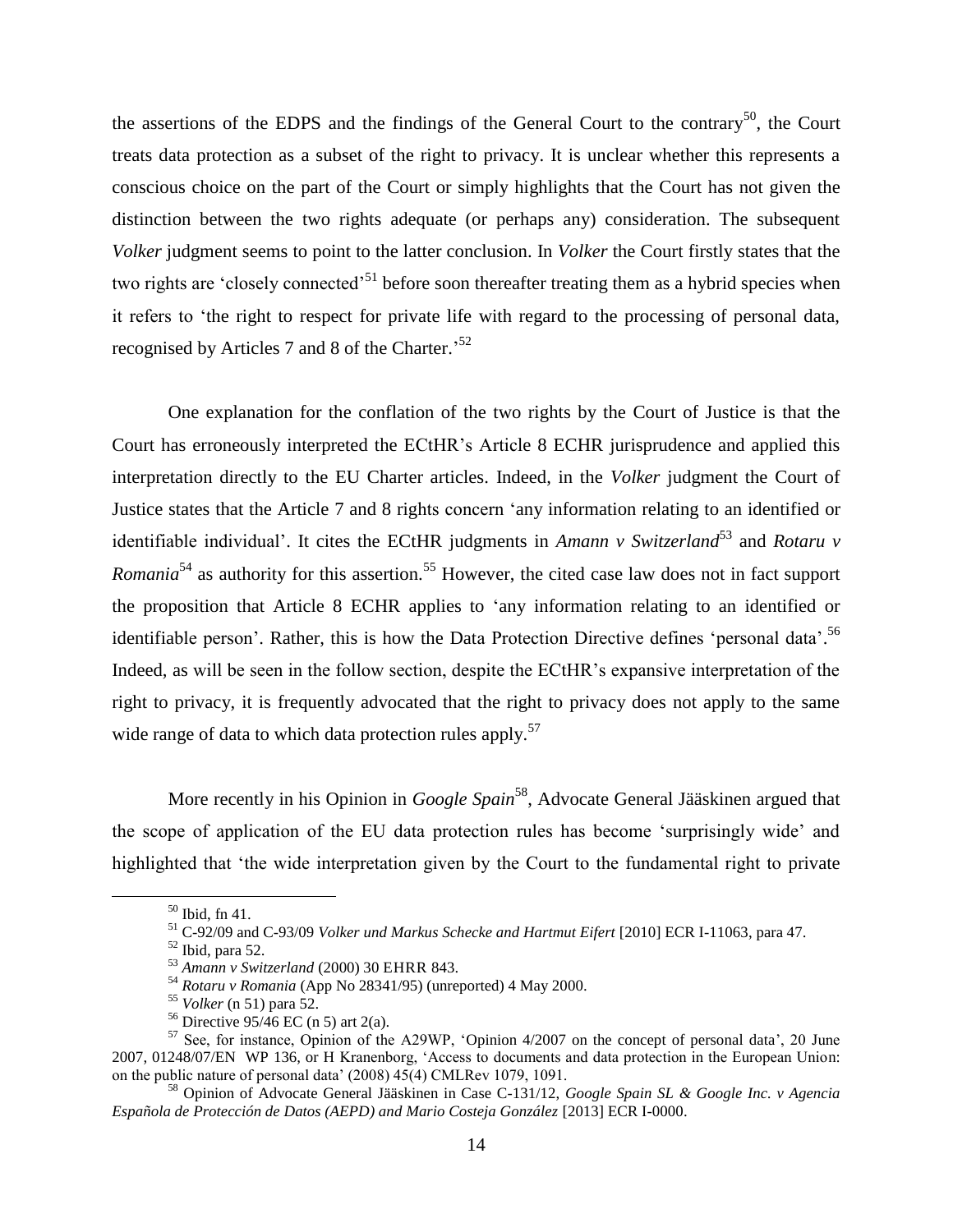life in a data protection context seems to expose any human communication by electronic means to the scrutiny by reference to this right'.<sup>59</sup> As a result, the Advocate General called for what he termed a 'rule of reason' approach to the application of the data protection rules.<sup>60</sup> However, it is suggested that the conflation of the rights to privacy and data protection caused confusion in the Advocate General's Opinion. It is not 'the fundamental right to private life in a data protection context' which is given a wide interpretation. Rather, it is argued here that it is the fundamental right to data protection which is in fact more widely interpreted – and broader in scope – than the right to privacy. The Advocate General overlooks the fact that data protection rules were purposely designed to be broader in scope than the right to privacy by the EU legislature and seems to suggest that technological development is responsible for their wide application. As will be demonstrated in the next section this is a false assumption.

A clear picture emerges from the few data protection cases which have appeared before the CJEU both prior to and following the entry into force of the Treaty of Lisbon. Contrary to the instinct of the General Court, the Court of Justice deems the newly articulated right to data protection to be nothing more than a subset of the right to privacy thereby putting 'new wine in old bottles'.<sup>61</sup> However, this paper shall argue that, despite the Court of Justice's indications to the contrary, data protection and privacy are distinct rights, albeit heavily overlapping, and that there is adequate justification to treat them as such. However, at present, the conflation of these two rights by the Court of Justice risks subjecting the modern right of data protection to the limitations that have been imposed on the 'classic' right to privacy thereby stunting its development. It also precludes debate, both inside and outside the Court, of what independent objectives data protection pursues and how best to reconcile these objectives with competing rights and interests.

<sup>59</sup> Ibid, para 29.

 $60$  In fact it is submitted that what the Advocate General was asking for was the application of the principle of proportionality when interpreting the Directive (although, as a general principle of EU law, the principle of proportionality is applied at all times when interpreting EU law). He considered that such an approach was necessary in order to avoid 'unreasonable and excessive legal consequences'. Ibid, para 30.

 $\frac{61}{61}$  Similarly, Schwartz and Reidenberg have noted that calling data protection 'information privacy' is an attempt to 'put new wine in old bottles'. Paul M. Schwartz and Joel R. Reidenberg, *Data Privacy Law: A Study of United States Data Protection* (MICHIE Law Publishers, 1996), 102.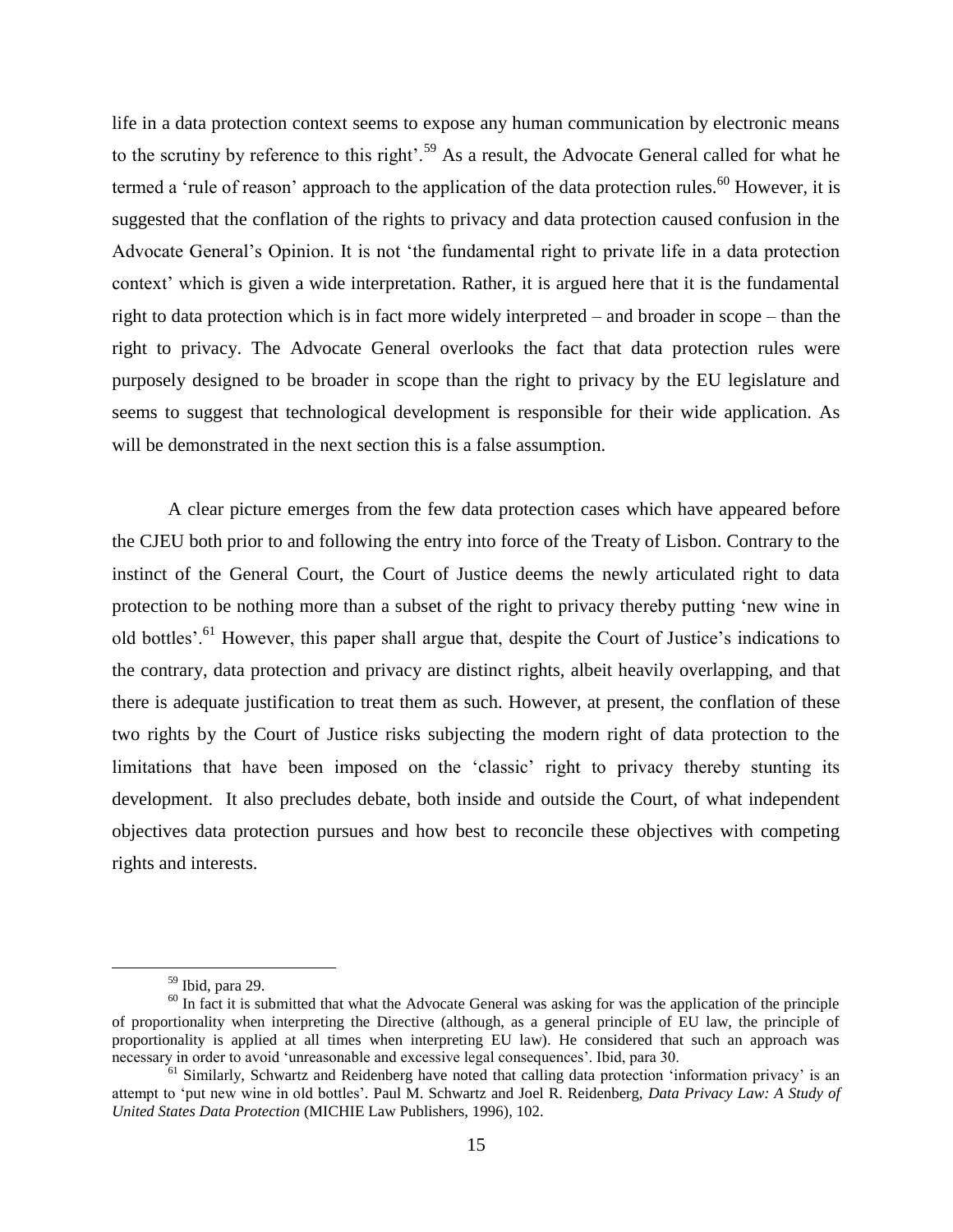### III. DIFFERENTIATING DATA PROTECTION: LESSONS FROM THE EUROPEAN COURT OF HUMAN RIGHTS

In this section, the key distinctions between the protection offered by the right to data protection, as given expression in EU secondary legislation, and the right to privacy, set out in Article 8 ECHR, will be identified. This can be done by comparing the scope and safeguards offered by EU data protection law to the scope and safeguards offered by the right to privacy. The scope and safeguards of the latter can be deduced from the jurisprudence of the ECtHR. $^{62}$  It is argued in this section, that the right to data protection includes a broader range of data and data-related actions within its scope and guarantees more data-processing related rights to the individual than the right to privacy.<sup>63</sup> In other words, data protection offers individuals more control over more types of data than the right to privacy. Data protection should therefore be conceived as a right which heavily overlaps with the right to privacy yet offers additional, distinct benefits for individuals.

## *A. The Broader Range of Data and Data-Related Actions Covered by the Right to Data Protection*

In this part it shall be demonstrated that the scope of application of the data protection rules – determined by what constitutes 'personal data' and 'personal data processing' – is broader than the concept of 'privacy interference' which defines the scope of application of Article 8(1) ECHR.

#### *1. The Broader Range of Data*

<sup>62</sup> This issue has been considered by Brouwer in E Brouwer, *Digital Borders and Real Rights: Effective Remedies for Third-Country Nationals in the Schengen Information System* (Martinus Nijhoff Publishers, 2008), 194-204 and more recently by Purtova (Nadezhda Purtova, *Property Rights in Personal Data: a European Perspective* (Kluwer Law International, 2011), 224-240). Due to space constraints, it is not possible to outline the relevant case law in this paper.

 $63$  In theory, the right to privacy is not applicable to private parties but this right places 'positive obligations' on States. It remains unclear whether the EU Charter can be directly invoked in proceedings between private parties. While the ECJ refused to give such horizontal direct effect to art 27 of the Charter in Case C-176/12 *AMS v Union locale des syndicats CGT and ors* [2014] ECR I-0000, it arguably left the door open to grant other rights such effect where the Charter article is 'sufficient in itself to confer on individuals an individual right which they may invoke as such.' (para 47).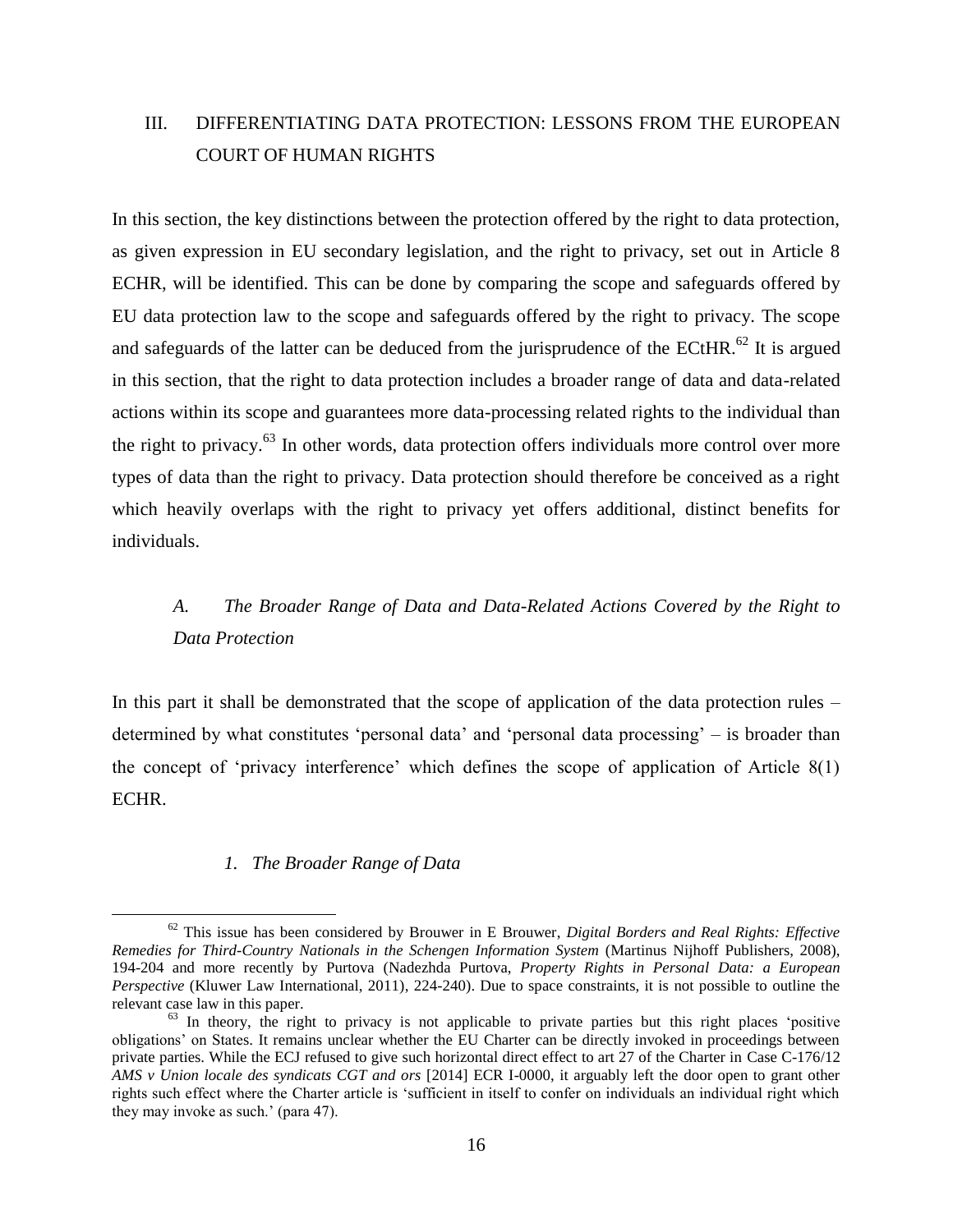The right to data protection, as given expression by EU data protection legislation, applies to personal data: that is, data relating to an 'identified' or 'identifiable' natural person.<sup>64</sup> The notion of 'personal data' was purposely defined as broadly as possible by the European legislature in order to include all data which might be linked to an individual.<sup>65</sup> Indeed, despite the ECtHR's expansive interpretation of the notion of privacy<sup>66</sup>, it is argued that the right to privacy does not apply to the same wide range of data to which the data protection rules apply.<sup>67</sup> Two distinctions regarding the range of data falling within the scope of both rights can be observed: first, unlike the notion of 'privacy interference', the notion of 'personal data' is not context dependent<sup>68</sup> and, second, the notion of personal data includes data relating to unidentified yet identifiable individuals.

The jurisprudence of the ECtHR often conflates its analysis of, first, whether a prima facie privacy interest exists and, secondly, if so, whether there is an interference with this privacy interest. This makes it difficult to directly compare the notions of 'privacy interest' and 'personal data' although these notions determine the scope of the rights to privacy and data protection respectively. The ECtHR's conflated analysis also however demonstrates that the notion of 'privacy interest' is often circumstance-dependent and requires a contextual assessment. For instance, the assessment of whether an individual has a privacy interest in his name is contextdependent. The facts of the *Bavarian Lager* case illustrate this point well as it was questioned whether an individual has a privacy interest in his name when he is appearing before a public authority in a professional capacity. Advocate General Sharpston argued in her Opinion that names fall within the scope of Article 8 ECHR and therefore the disclosure of a name, even in a

 $64$  Art 2(a) Directive 95/46 EC (n 5); arts 4(1) and (2) Proposed Regulation (n 18).

<sup>65</sup> A29WP, 'Opinion 4/2007 on the concept of personal data', adopted on 20 June 2007 (WP 136).

<sup>66</sup> For instance, in *Amann* the Court noted that the applicant's file stated that he was a 'contact with the Russian embassy" and did "business of various kinds with the company [A.]', *Amann* (n 53) para 66. The Court found that those details undeniably amounted to data relating to the applicant's 'private life', para 67.

 $67$  As RAND Europe notes 'one of the crucial characteristics of the [Data Protection] Directive is that it is tied to the concept of personal data, and not to a notion of privacy. Indeed, the provisions of the Directive can apply to data processing acts which are not privacy sensitive' RAND Europe, 'Technical Report on the Review of the European Data Protection Directive', 27 <www.ico.govuk/upload/documents/library/data\_protection/detailed\_specialist\_guides/review\_of\_eu\_dp\_directive. pdf>. See also: Opinion of the A29WP, 'Opinion 4/2007 on the concept of personal data', 20 June 2007, 01248/07/EN WP 136, or Kranenborg (n 57) 1091.

<sup>68</sup> *Durant* (n 20).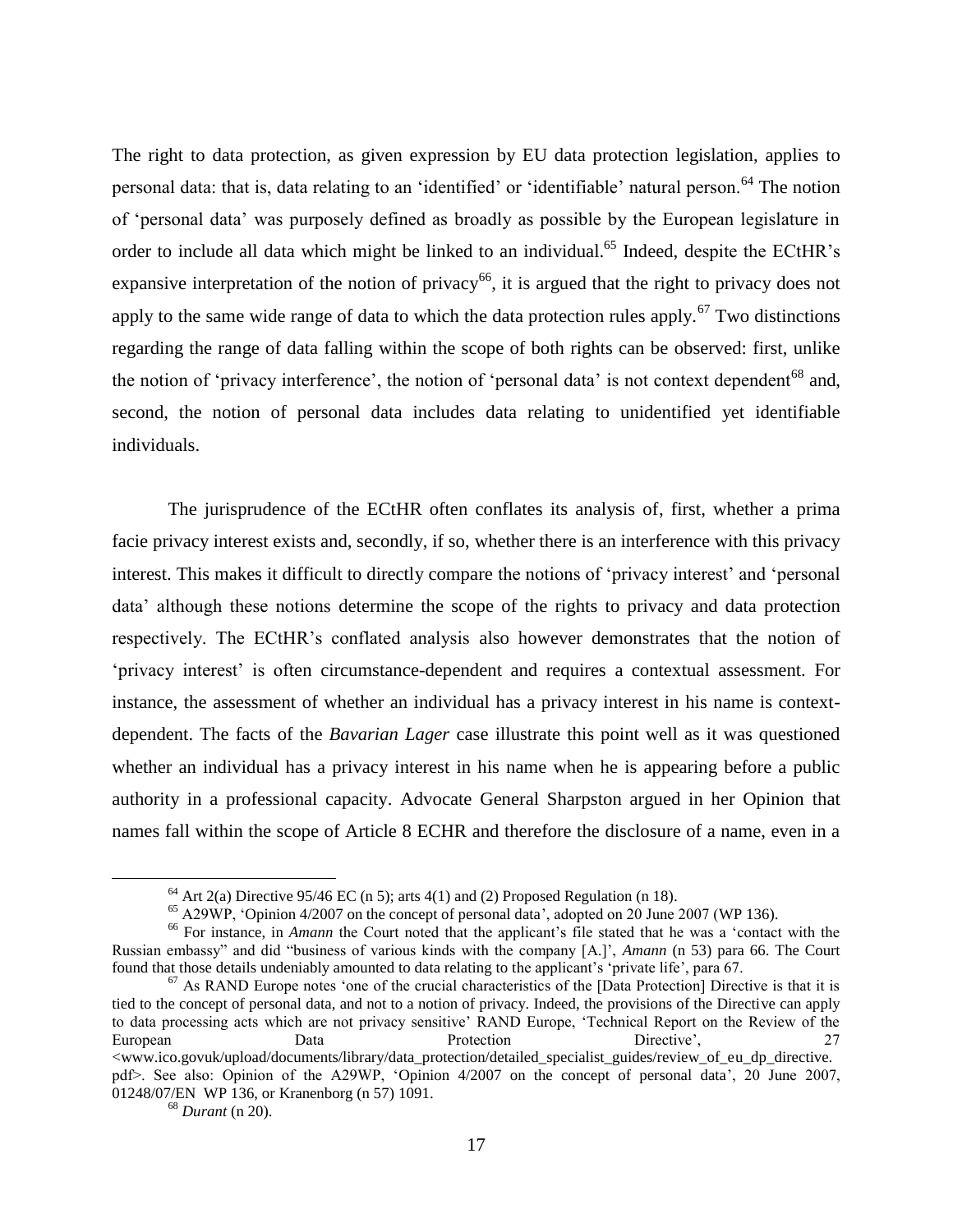business context, constitutes a potential interference contrary to the ECHR. The EDPS argued to the contrary that no such privacy interest existed in *Bavarian Lager* as 'the disclosure of a name in the context of professional activities does not normally have a link to private life'.<sup>69</sup> Similarly, the General Court inferred that there was not a privacy interest at stake in that case. Although the General Court merged its consideration of whether a privacy interest exists and whether it had been undermined, in so doing it highlighted that even though professional activities are not in principle excluded from the concept of private life under Article 8 ECHR, the mere fact that a document contains personal data does not mean that the privacy or integrity of the persons concerned is affected.<sup>70</sup> This, it is argued, is the preferred finding.<sup>71</sup> However, what is notable for present purposes is that there is a clear lack of consensus regarding whether, and if so in what circumstances, an individual has a privacy interest in his name. In contrast, as the EDPS highlighted, 'a reference to the name of a participant in the minutes of a meeting constitutes personal data'.<sup>72</sup> Thus, it can be seen that while the question of whether a 'privacy interest' exists in particular circumstances requires a context-dependent assessment, whether data constitutes personal data is generally an issues which is easier to assess.

Furthermore, as mentioned above, data protection rules apply to processing of data that relates to an identified or *identifiable* person.<sup>73</sup> In this regard, data protection rules apply where identification is possible, regardless of whether or not identification occurs. However, it appears that under Article 8 ECHR emphasis is placed on whether or not an individual is actually

<sup>69</sup> Case C-28/08 *Bavarian Lager* (n 46) para 167.

 $70$  Ibid, para 123.

 $71$  This is for three reasons. First, the jurisprudence of the ECtHR which finds that an individual has a privacy interest in his name concerns laws or administrative practices which prevent the applicant from being called by his correct or desired name and therefore has human dignity implications (see, Opinion of Advocate General Jacobs, delivered on 9 December 1992, in Case C-168/91 *Konstantinidis v Stadt Altensteig* [1993] ECR I-1191, para 40). In contrast, the disclosure of a name featured in a document has no impact on the individual's name or their rights over it and therefore does not have the same human dignity implications. Secondly, the ECtHR's rationale for extending privacy interests to the workplace and business activities of individuals, namely that 'private life' comprises 'the right to establish and develop relationships with other human beings' (*Niemietz v. Germany* 16 December 1992, appl. no. 13710/88, paras 29-30), cannot be applied in Bavarian Lager. On the contrary, one of the aims of the EU's transparency legislation is to enable EU citizen's to verify that EU measures, have been enacted in the absence of, and without any regard for, the personal relationships of those involved in the EU legislative or decision-making process. Finally, the meeting attendees had no reasonable expectation in Bavarian Lager that the public would not be privy to data concerning their involvement, in a professional capacity, in the processes of democratic, accountable Institutions (*PG and JH v United Kingdom* (2008) 46 EHRR 51, para 57).

<sup>72</sup>Case T-194/04 *Bavarian Lager* (n 36) para 67.

<sup>&</sup>lt;sup>73</sup> Directive 95/46 EC (n 5) art 2(a).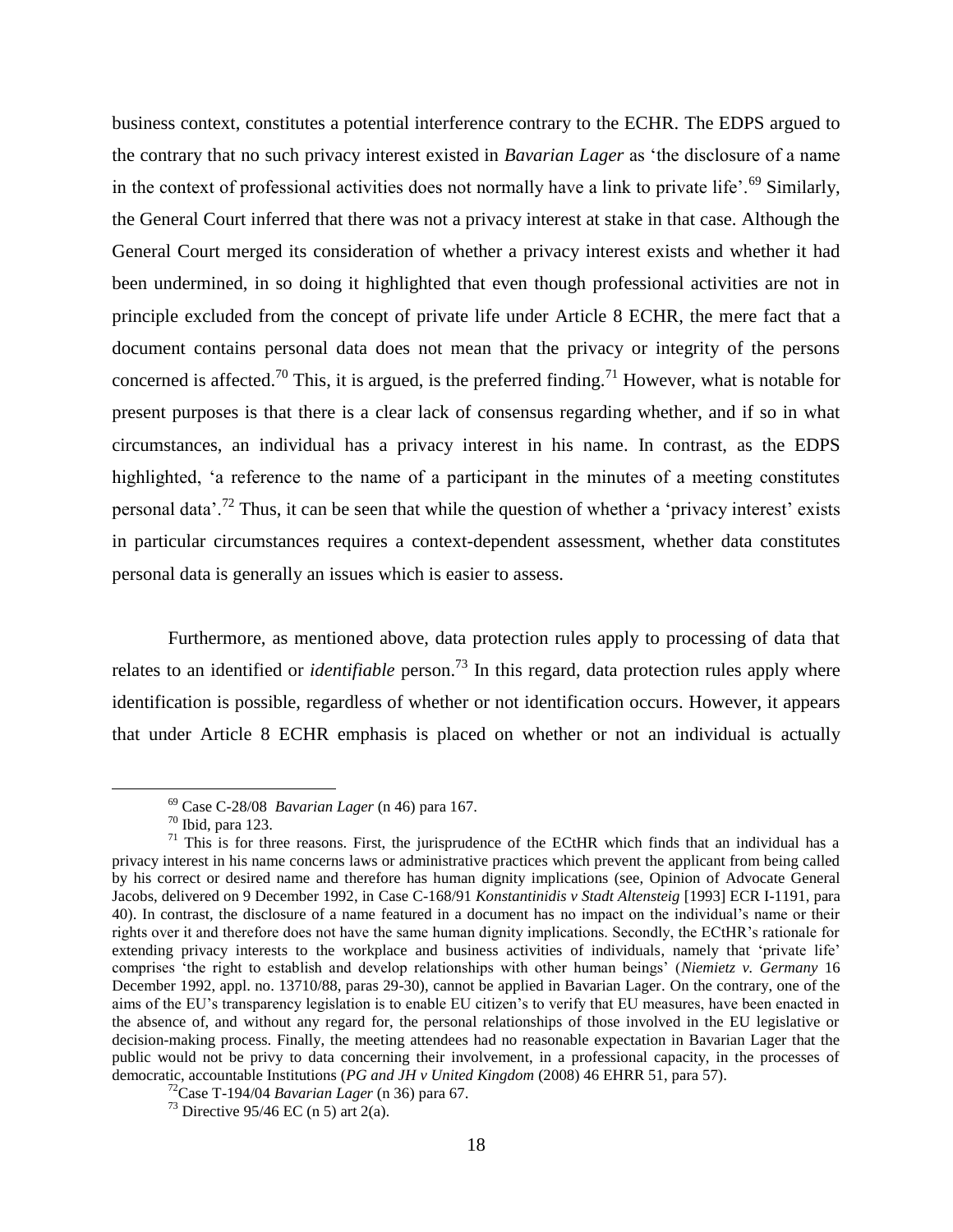identified when considering whether there is a breach. For instance, in *Friedl*<sup>74</sup> the applicant complained that there was an interference with his right to privacy when the police took a photograph of him participating in a public demonstration. The European Commission of Human Rights (ECommHR) – a predecessor of the ECtHR – struck the case off the list, explicitly attaching weight to the fact that no action was taken to identify the persons photographed by means of data processing.<sup>75</sup> Therefore, it is suggested that the notion of personal data is broader than the interest protected by the right to privacy. Moreover, as will now be demonstrated, the concept of 'personal data processing' which also helps delimit the scope of application of the right to data protection is clearly more expansive than that of 'privacy interference'<sup>76</sup>, which determines what falls within the scope of the right to privacy.

#### *2. The Broader Range of Data-Related Activities*

For the purposes of EU law, data processing is defined as 'any operation or set of operations which is performed upon personal data, whether or not by automatic means' and could, therefore, encompass any form of data handling.<sup>77</sup> As Kuner highlights 'it is difficult to conceive of any operation performed on personal data in electronic commerce which would not be covered by it'.<sup>78</sup> While the ECtHR is willing to include even publicly available data within the scope of Article 8 ECHR provided it is systematically collected or stored, it is submitted that the notion of 'personal data processing' is nevertheless more inclusive than that of 'privacy interference'. Some examples will help to illustrate this point.

In the case of *Pierre Herbecq and the Association 'Ligue des droits de l'homme' v Belgium*<sup>79</sup>, the ECommHR declared that an application made by the applicants was manifestly

<sup>74</sup> *Friedl v Austria* (1996) 21 EHRR 83.

 $75$  Ibid, para 50.

<sup>76</sup> It is often difficult to distinguish a 'privacy interest' from the 'interference'. The *Rotaru* judgment (n 54) is an excellent example of this point. In *Rotaru* the ECtHR held that publicly available data, which does not always benefit from privacy protection, fell within the material scope of the right to privacy as this data was treated in a particular way – it was systematically collected or stored.

 $77$  Directive 95/46 EC (n 5) art 2(b).

<sup>&</sup>lt;sup>78</sup> C Kuner, *European Data Protection Law: Corporate Compliance and Regulation* (2<sup>nd</sup> edn, OUP, 2007), 74.

<sup>79</sup> *Pierre Herbecq and the Association 'Ligue des droits de l'homme' v Belgium* (App Nos 32200/96 and 32201/96) 14 January 1998.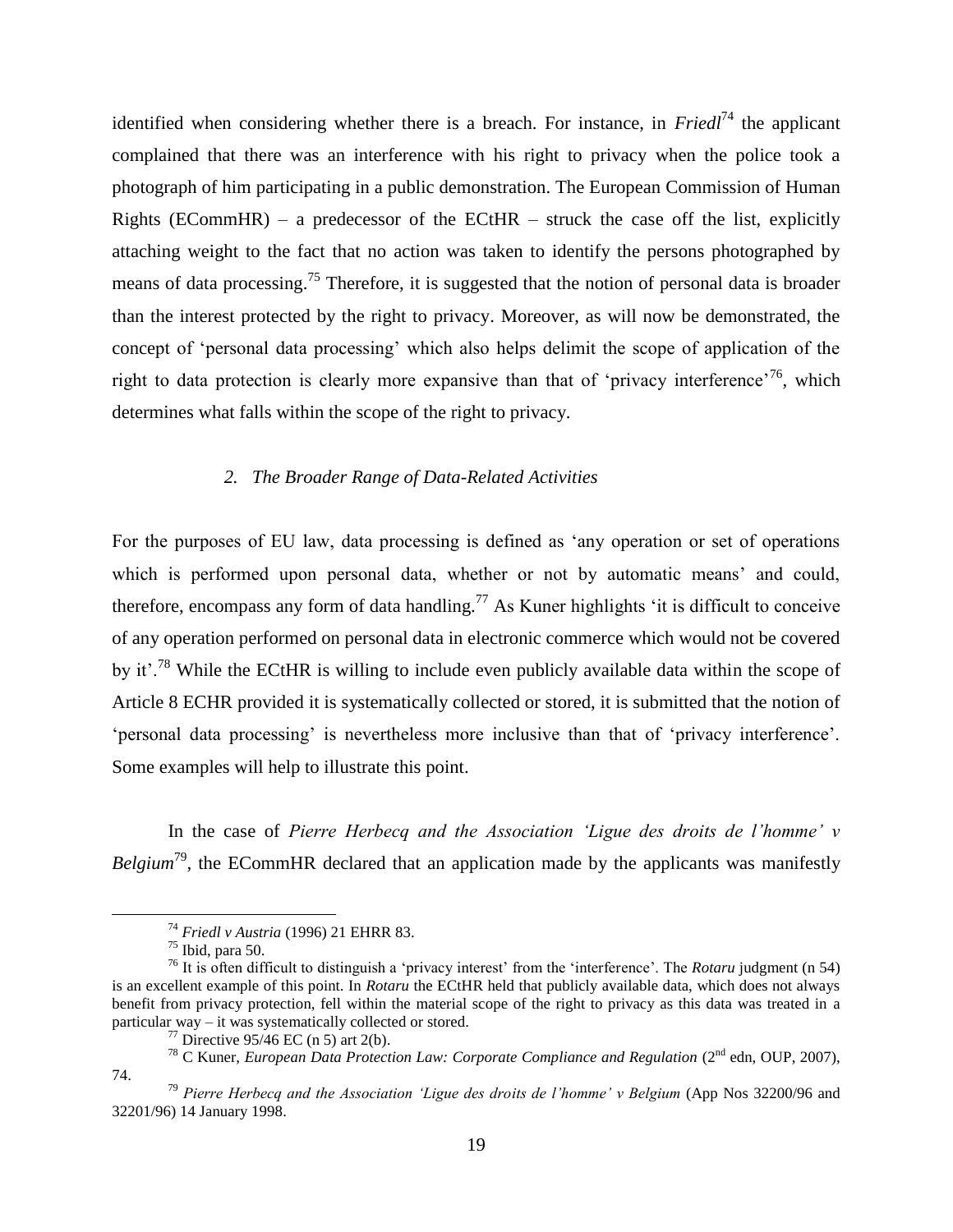ill-founded and therefore inadmissible. In their application, the applicants challenged the Belgian government's failure to enact legislation concerning filming for surveillance purposes where the visual data obtained was not recorded. The ECommHR examined, inter alia, whether the visual data related to private matters or public incidents and whether it was likely to be made available to the general public. It held that, since nothing was recorded, it was difficult to see how the footage could be made available to the general public or used for alternative purposes. The ECommHR also noted that all that could be observed is 'essentially public behaviour'. Therefore this recording, which would constitute personal data processing and therefore fall within the scope of the right to data protection, was excluded from the scope of the right to privacy.

In the EU Court of Justice's *Rundfunk*<sup>80</sup> judgment it also implicitly acknowledges this distinction. The Court noted that 'the mere recording by an employer of data by name relating to the remuneration paid to his employees cannot as such constitute an interference with private life' under Article 8 ECHR.<sup>81</sup> However, such recording would constitute 'data processing' and thus fall within the scope of the right to data protection.

It is possible to think of numerous other day-to-day examples of data processing which falls within the scope of the right to data protection but arguably not privacy. For instance, if a student competes for her university athletics team, the name and age category of the student may be is published on the university webpage. This publication constitutes data processing within the meaning of EU data protection law. However, such an act would not fall within the scope of the right to privacy as the information concerned is publicly available data which is not systematically collected or stored. Moreover, it is arguable that the student should have reasonably expected her personal data to be processed in this way.<sup>82</sup> It can, therefore, be

<sup>80</sup> Case C-139/01 *Rundfunk* (n 26).

<sup>81</sup> Ibid, para 74.

 $82$  In *PG and JH* (n 71) the ECtHR noted that '[t]here are a number of elements relevant to a consideration of whether a person's private life is concerned in measures effected outside a person's home or private premises… a person's reasonable expectations as to privacy may be a significant, although not necessarily conclusive, factor.' Para 57.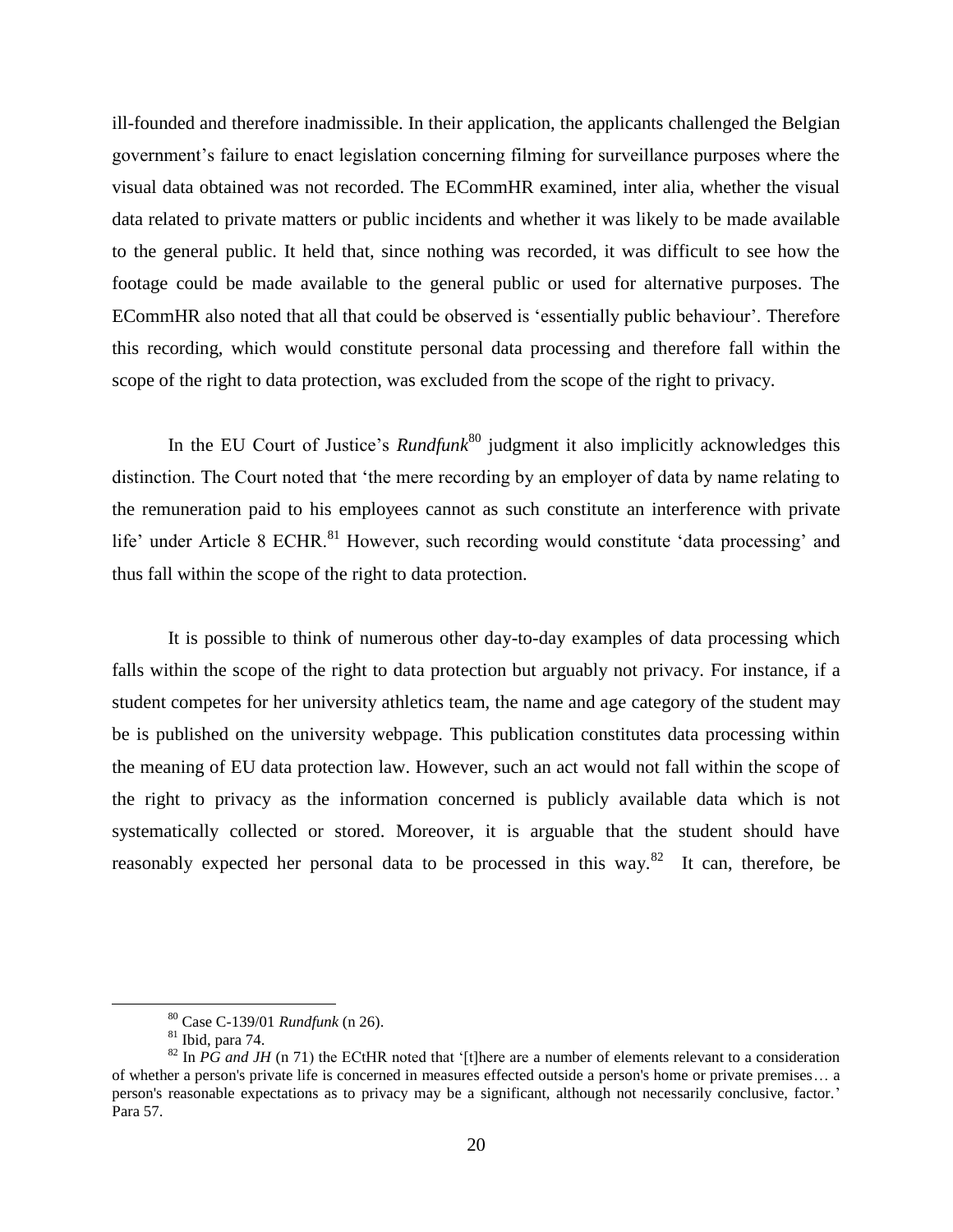concluded that EU data protection regulation applies when data is manipulated in ways which would not be subject to privacy protection.<sup>83</sup>

#### *B. The Limited Range of Information Rights Covered by Article 8 ECHR*

Not only is the scope of the right to data protection different to that of the right to privacy, the substantive protection offered by both rights also differs. Many of the rights provided for in the EU data protection regime have been encompassed in the ECtHR's Article 8 ECHR jurisprudence. When considering whether the collection or storage of data is in accordance with the law and is proportionate under Article 8(2) ECHR, the ECtHR has taken the opportunity to enumerate a number of requirements which must be respected. These requirements effectively mirror the principles relating to data quality set out in both the Data Protection Directive<sup>84</sup> and the Proposed Regulation<sup>85</sup> (for example, that data should be 'preserved in a form which permits identification of the data subject for no longer than is required for those purposes<sup>,  $86$ </sup>). Moreover, the jurisprudence of the ECtHR is constantly evolving and, in recent years, its evolution has encompassed rights offered by data protection law. For instance, although the ECtHR initially refused to acknowledge that a data subject had a general right of access to his personal data<sup>87</sup>, in later judgments it went a long way towards introducing such a general right of access for individuals.<sup>88</sup>

There is therefore considerable, and growing, overlap in terms of the substantive protection offered to individuals by the EU right to data protection and the ECHR's right to privacy. Nevertheless, some rights granted by the EU data protection regime are not referred to in the Article 8 ECHR jurisprudence, for instance the individual's right not to be the subject of a

<sup>&</sup>lt;sup>83</sup> See also De Hert and Gutwirth who state that privacy covers 'only flagrant abuse or risky use of data that can easily be used in a discriminatory way' while 'other kinds of data processing are left untouched "as long as there is no blood"' (De Hert and Gutwirth, n  $11\,23\&25$ ); Kranenborg (n 57) 1091.

 $84$  Directive 95/46 EC (n 5) art 6.

 $85$  Proposed Regulation (n 18) art 5.

<sup>86</sup> *S and Marper v United Kingdom* (2009) 48 EHRR 50 para 103; Directive 95/46 EC (n 5) art 6(1)(e) and art 5(e) Proposed Regulation (n 18).

<sup>87</sup> In *Gaskin* the ECtHR stated that 'a system…which makes access to records dependent on the consent of the contributor can, in principle, be considered compatible with Article 8 ECHR'. *Gaskin v United Kingdom* Series (1989) 12 EHRR 36, para 49.

<sup>88</sup> For instance, in *KH v Slovakia* the ECtHR held that data subjects should not be obliged to justify a request to be provided with their personal data files; it is for the authorities to provide compelling reasons why these files should not be provided. *KH v Slovakia* (2009) 49 EHRR 34, para 48.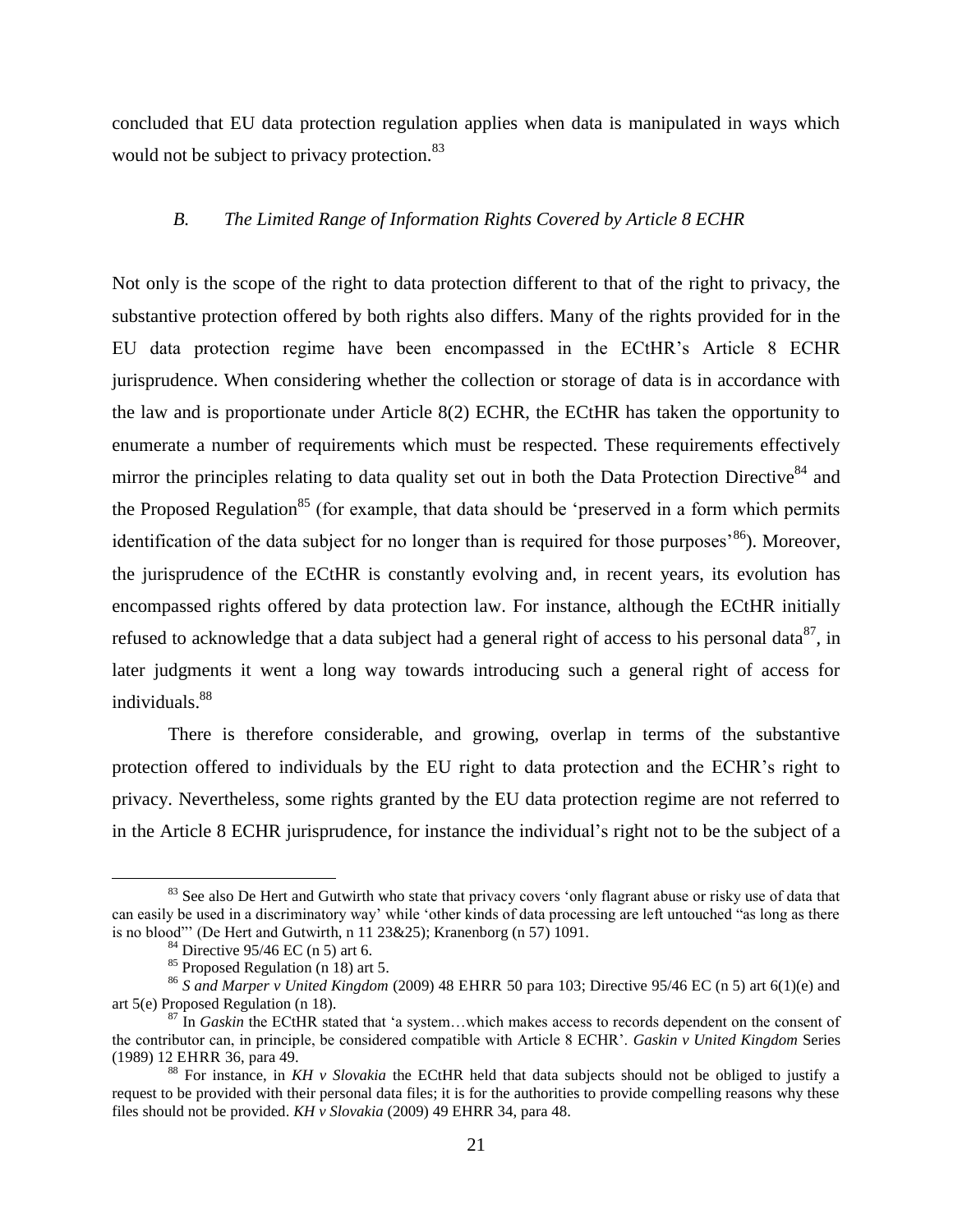decision which significantly affects him and is based on automatic processing.<sup>89</sup> It is submitted that this type of right is designed to tackle non-privacy related concerns, such as power asymmetry between individuals and those who process their data.<sup>90</sup> This differentiation in terms of substantive protection has been made more conspicuous by the Proposed Regulation. For example, although privacy law might recognise the right of the data subject to ensure the erasure of his personal data in certain instances, it does not recognise anything akin to the 'right to be forgotten' set out in the Proposed Regulation.<sup>91</sup> Moreover, the ECtHR case law does not recognise a right to data portability.<sup>92</sup> Indeed, this confirms that the objective of such a right is not to protect individual privacy; it must therefore serve a different, independent objective.

In conclusion, when determining whether the protection offered by Article 8 ECHR is coextensive to that offered by the right to data protection, it can be seen that the two differ in terms of scope and also the substantive protection they offer. Therefore, it is suggested that the rights to data protection and privacy are significantly overlapping yet distinct. In this regard, the Proposed Regulation is a timely reminder as it clearly illustrates that EU data protection law includes within its scope elements which do not fit easily under a privacy umbrella. These other elements are therefore what distinguish the right to data protection from the right to privacy. In the following section, a justification for the distinction between these two rights will be offered.

# IV. THE VALUE-ADDED OF A RIGHT TO DATA PROTECTION IN THE EU LEGAL ORDER

The rights to data protection and privacy serve many of the same objectives. For instance, both can protect psychological integrity<sup>93</sup> by preventing or mitigating embarrassment or distress caused as a result of the unwanted disclosure of personal facts.<sup>94</sup> Data protection and privacy

<sup>&</sup>lt;sup>89</sup> Directive 95/46 EC (n 5) art 15; art 20(1) (n 18) Proposed Regulation.

<sup>&</sup>lt;sup>90</sup> Another example of such a right might be the data subject's right to object to processing when personal data is disclosed to third parties for the first time or used for direct marketing (art. 14(b) Directive 95/46 EC n 5). While this right might attempt to tackle privacy concerns, it is also reflects an effort to empower individuals vis-àvis data controllers and processors.

**<sup>91</sup>** Dominic McGoldrick, 'Developments in the Right to be Forgotten' (2013) 13(4) HRLR 761.

 $92$  Proposed Regulation (n 18) art 18.

<sup>93</sup> *Pretty v UK* (2002) 35 EHRR 1 35, para 61.

<sup>94</sup> *Campbell v MGM Limited* [2004] UKHL 22.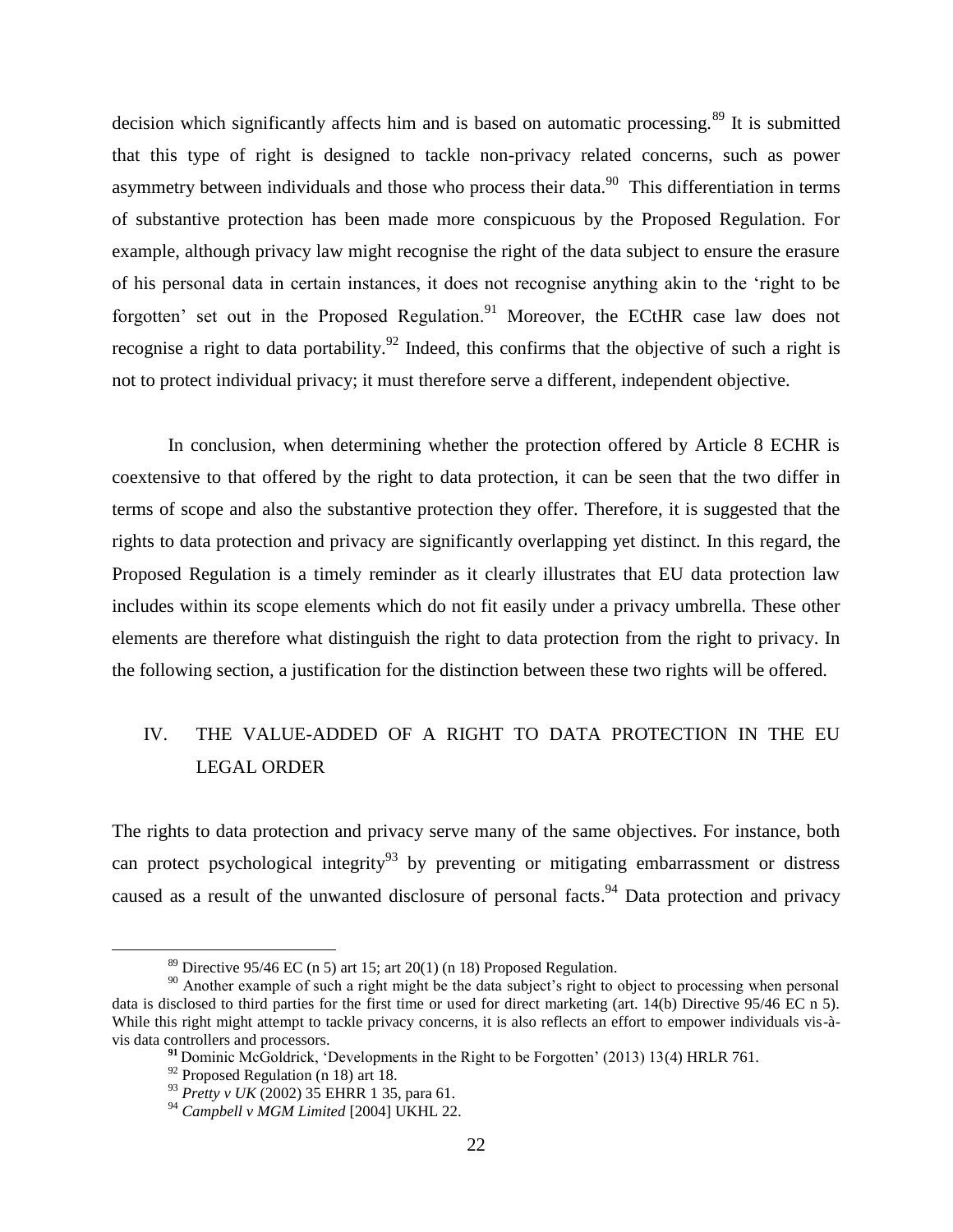also, for instance, have a role to play in ensuring that State data processing remains within the limits of the law thereby reducing the risk or gravity of abuse of power by the State. Privacy violations, such as unauthorised surveillance, and personal data processing can also have a 'chilling effect' on individuals causing them to feel monitored and consequently modify their behaviour. The rights to data protection and privacy help to deter and regulate such unauthorised surveillance or dataveillance<sup>95</sup> allowing individuals to behave in an uninhibited manner and to exercise the rights guaranteed in democratic societies, such as freedom of expression and association, without fear of repercussion.<sup>96</sup> The fact that data protection and privacy promote many of the same goals is consistent with the finding in section three that the two rights are heavily overlapping. However, it was also established in section three that data protection grants individuals more rights over more personal data than the right to privacy. The aim of this section is to determine why this is so.

#### *A. The Functions of an Independent Right to Data Protection*

 $\overline{a}$ 

According to the 1995 Data Protection Directive its aim is to 'protect the fundamental rights and freedoms of natural persons, in particular their right to privacy with respect to the processing of personal data' and to ensure that states do not restrict or prohibit data flows for reasons connected with the protection offered to individuals. The Directive does not elaborate on these rather vague objectives. Nor, looking at this issue from an alternative angle, have the harms which EU data protection law seeks to prevent or mitigate been identified by the EU Institutions. This failure to identify the objectives of the law is remiss, particularly at a time when the legislative framework for data protection is in flux and there is increasing support for a 'riskbased' approach to data protection law. This part therefore seeks to identify the functions of an independent right to data protection.

<sup>&</sup>lt;sup>95</sup> The term 'dataveillance' conveys the message that the systematic use of data systems to monitor the actions or communications of an individual can effectively amount to surveillance. This term was coined by RA Clarke, 'Information Technology and Dataveillance' (1988) 31 Communications of the ACM 498.

<sup>&</sup>lt;sup>96</sup> The German Constitutional Court emphasized the societal importance of 'informational selfdetermination' as a precondition for citizens' free participation in the political processes of the democratic constitutional state in its famous 1983 'Population Census Decision' (judgment of 15 December 1983, 1 BvR 209/83, BVerfGE 65, 1). The societal costs of surveillance have also been emphasized in the academic literature: N Richards, 'The Dangers of Surveillance' Harvard Law Review (Symposium 2012: Privacy and Technology) 9 November 2012, 18-26 (<http://www.harvardlawreview.org/privacy-symposium.php>) and C Slobogin, 'Public privacy: camera surveillance of public places and the right to anonymity' (2002-2003) 72 Mississippi Law Journal 213.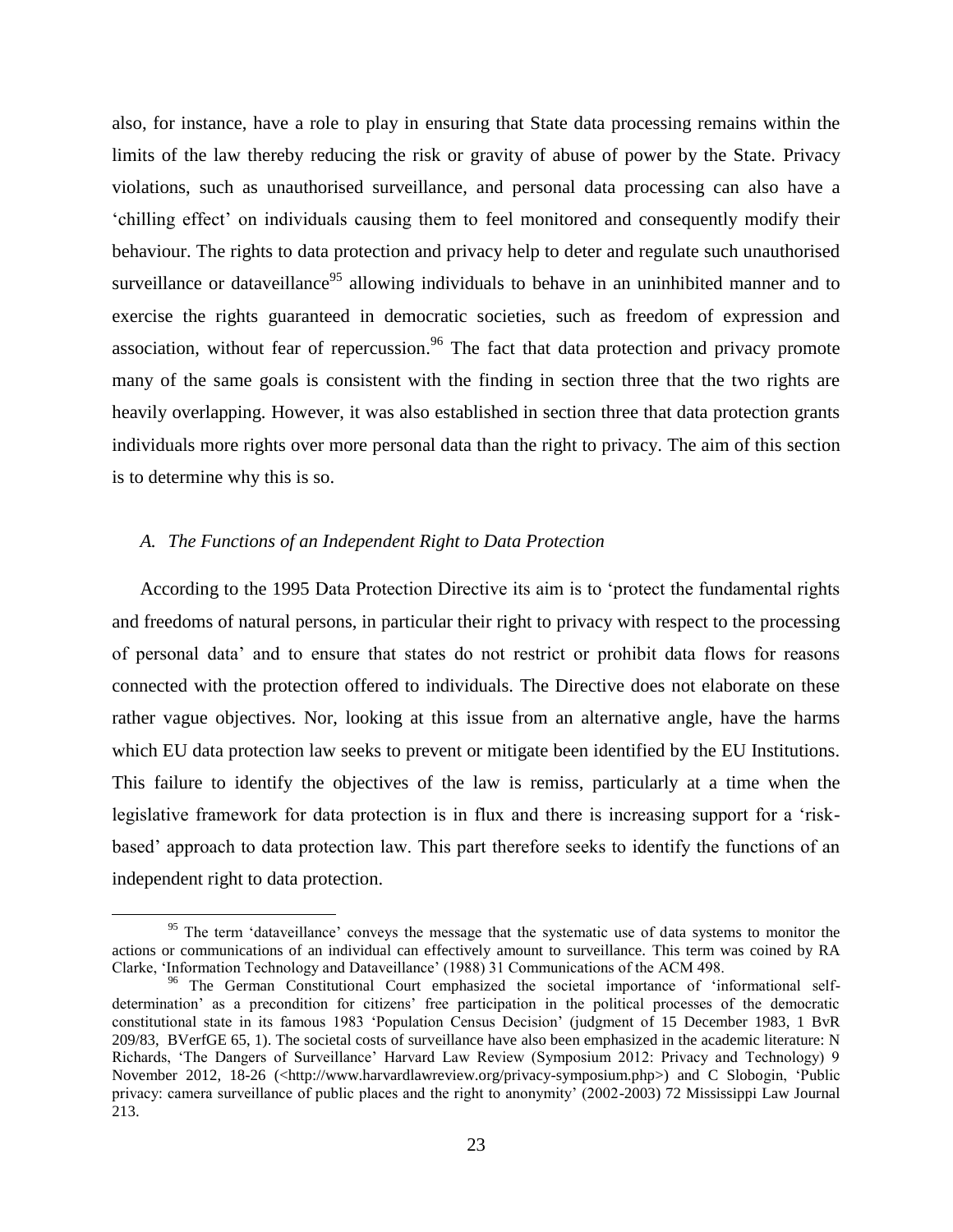The data protection rules, which give expression to the right to data protection, are arguably more effective than the right to privacy at minimising the risk for individuals of certain tangible harms caused by data processing.<sup>97</sup> Take the example of discrimination. Data protection reduces the risk of discrimination by decreasing the possibility that proxies or presumptions will be used to make decisions which negatively affect individuals. This is because data protection prohibits decision-makers from taking decisions which are likely to significantly affect the individual based solely on automated data processing.<sup>98</sup> Accordingly, human attention must be given to an individual's personal data before a decision can be made which may significantly affect that individual, arguably therefore making direct and indirect discrimination more difficult. For instance, an employer cannot automatically refuse to consider all applicants aged over 30 from a job selection process (direct discrimination) nor could the employer exclude all candidates whose University qualifications were acquired over ten years ago from the process (indirect discrimination).<sup>99</sup> Equally, it could be argued that the right to data protection is distinct from the right to privacy as it provides tools to minimise the risk of identity theft. As the European Commission has noted, 'the creation of centralised databases of identifying data...represents in principle a single point of vulnerability for large-scale identity theft and it would be reasonable, on these grounds alone, to try to minimise the number of such databases'.<sup>100</sup> While, perhaps paradoxically, data protection rules may on the whole facilitate the creation of such centralised databases, these data protection rules also reinforce the vulnerable architecture of such databases thereby reducing the risk of identity theft. For instance, pursuant to data protection rules there is an obligation on data controllers to 'implement appropriate technical and organizational measures to protect personal data against accidental or unlawful destruction or accidental loss,

 $97$  The EU has not yet identified the intangible harm that EU data protection law seeks to prevent. Indeed, this dichotomy between tangible and intangible harm has received little, if any, attention in the EU context to date. Romanosky & Acquisti recognise this distinction in the context of US information privacy law; they state that 'both direct and indirect costs can be tangible and intangible: for example, the tangible monetary loss due to price discrimination and the intangible shame associated with having portions of one's life exposed to the public'. S Romanosky and A Acquisti, 'Privacy Costs and Personal Data Protection: Economic and Legal Perspectives' (2009) 24 Berkley Technology Law Journal 1060, 1094.

 $98$  Art 15.

<sup>&</sup>lt;sup>99</sup> Some authors argue that the use of such proxies is an efficient way to make decisions. For instance, Posner argues that it is 'quite impossible to imagine how society would function without heavy reliance on proxies in lieu of full investigation of relevant facts'. R Posner, 'Privacy, Secrecy and Reputation', First Draft, 9 October 1978 (text accessed at Harvard Law Library), 46.

<sup>&</sup>lt;sup>100</sup> N Mitchison et al, 'Identity Theft: A Discussion Paper' Technical Report EUR 21098, European Commission-Joint Research Centre, 2004, 29.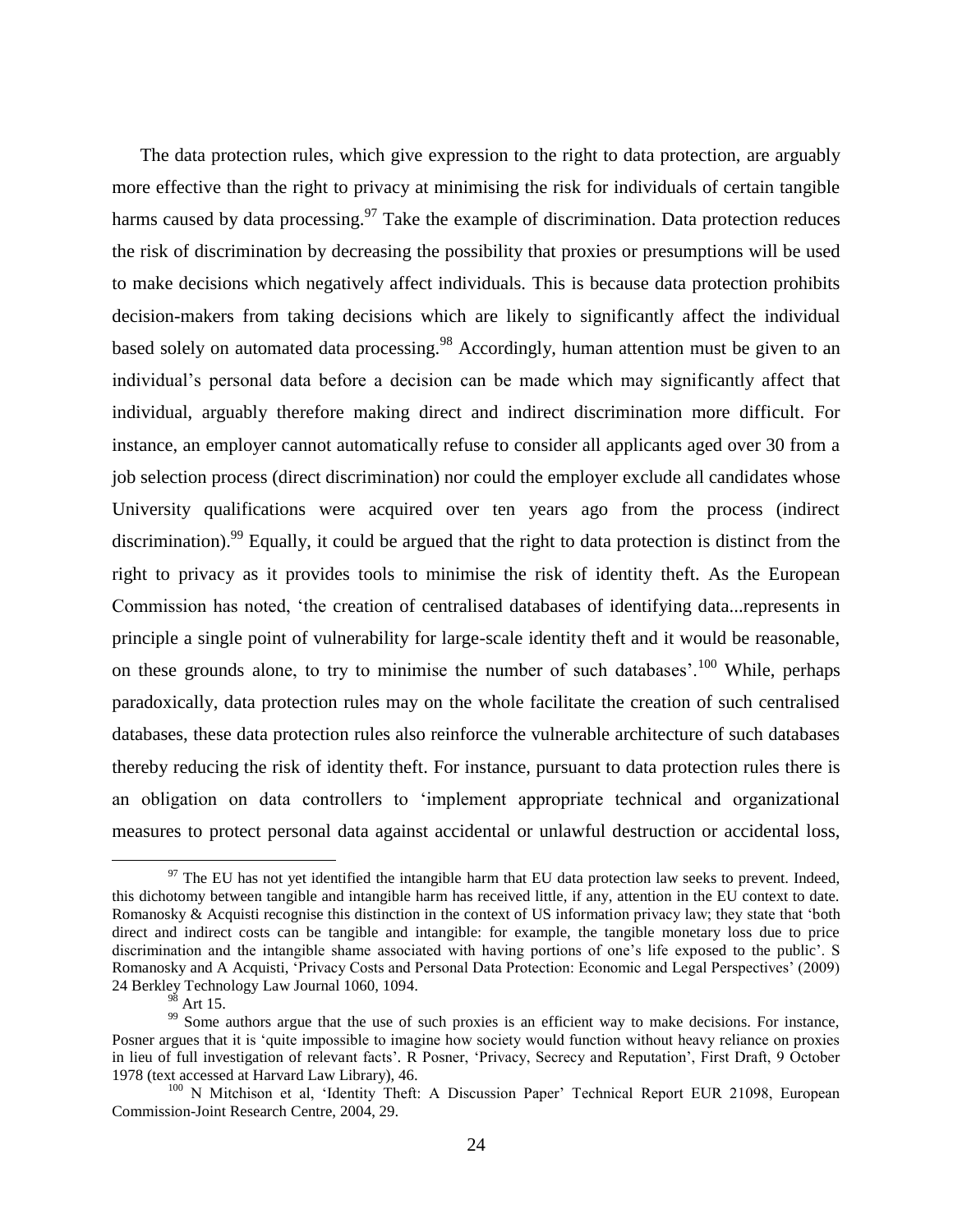alteration, unauthorized disclosure or access'.<sup>101</sup> Equally, competent data protection authorities and the data subject must be informed when there is a data breach.<sup>102</sup> However, beyond the prevention or minimisation of such tangible risks, it is submitted that the right to data protection is distinct from, and adds value to, the right to privacy in two key ways.

#### *1. Promoting Informational Self-Determination and Individual Personality Rights*

An individual may face multiple obstacles to his or her personal development. As previously mentioned, surveillance conducted via data processing can have a chilling effect on individual behaviour. Crucially, whether or not an individual is actually being monitored is not decisive in these circumstances: the mere perception of surveillance may be sufficient to inhibit individual behaviour. Indeed, this is the premise on which Jeremy Bentham's famous Panopticon architectural design is based: the potentially 'all-seeing' structure of the Panopticon assures the 'automatic functioning of power'.<sup>103</sup> Such surveillance, which both privacy and data protection seek to deter, can hinder individual development by leading to conformity and 'an unarmed occupation of individuals' lives'.<sup>104</sup> However, surveillance – acutal or perceived – is not the only such obstacle to personal development.

An individual may feel more or less inhibited in different circumstances. For instance, a student may feel comfortable discussing his thoughts on government immigration policy in a student bar with his friends but may feel less comfortable discussing the same topic in his local town or with his family. Stated otherwise, an individual's public persona may have mutliple facets. Consequently, individuals may want to engage in what this paper terms 'selective presentation': presenting to others only those parts of themselves which they want those others to see. Such selective presentation enables individuals to put forth different versions or aspects of

<sup>&</sup>lt;sup>101</sup> Art 17 Directive 95/46 EC (n 5). Moreover, art 23 of the Directive obliges Member States to ensure that data controllers compensate individual data subjects for damages suffered as a result of unlawful processing or processing incompatible with the national implementation provisions. However, the Commission's report notes that there remain considerable difficulties in practice in demonstrating who was responsible for data release; hence there have been very few successful lawsuits to date. European Commission, 'Report on Identity Theft/Fraud', Fraud Prevention Expert Group, Brussels, 22 October, 2007, 27. <http://ec.europa.eu/internal\_market/fpeg/docs/id-theftreport\_en.pdf>.

<sup>&</sup>lt;sup>2</sup> Arts 31 and 32 of the Proposed Regulation (n 18).

<sup>&</sup>lt;sup>103</sup> JH Reiman, 'Driving to the Panopticon: a philosophical exploration of the risks to privacy posed by the highway technology of the future' (1995) 11 Santa Clara Computer & High Technology Law Journal 27, 35.

 $104$  Slobogin (n 96) 266.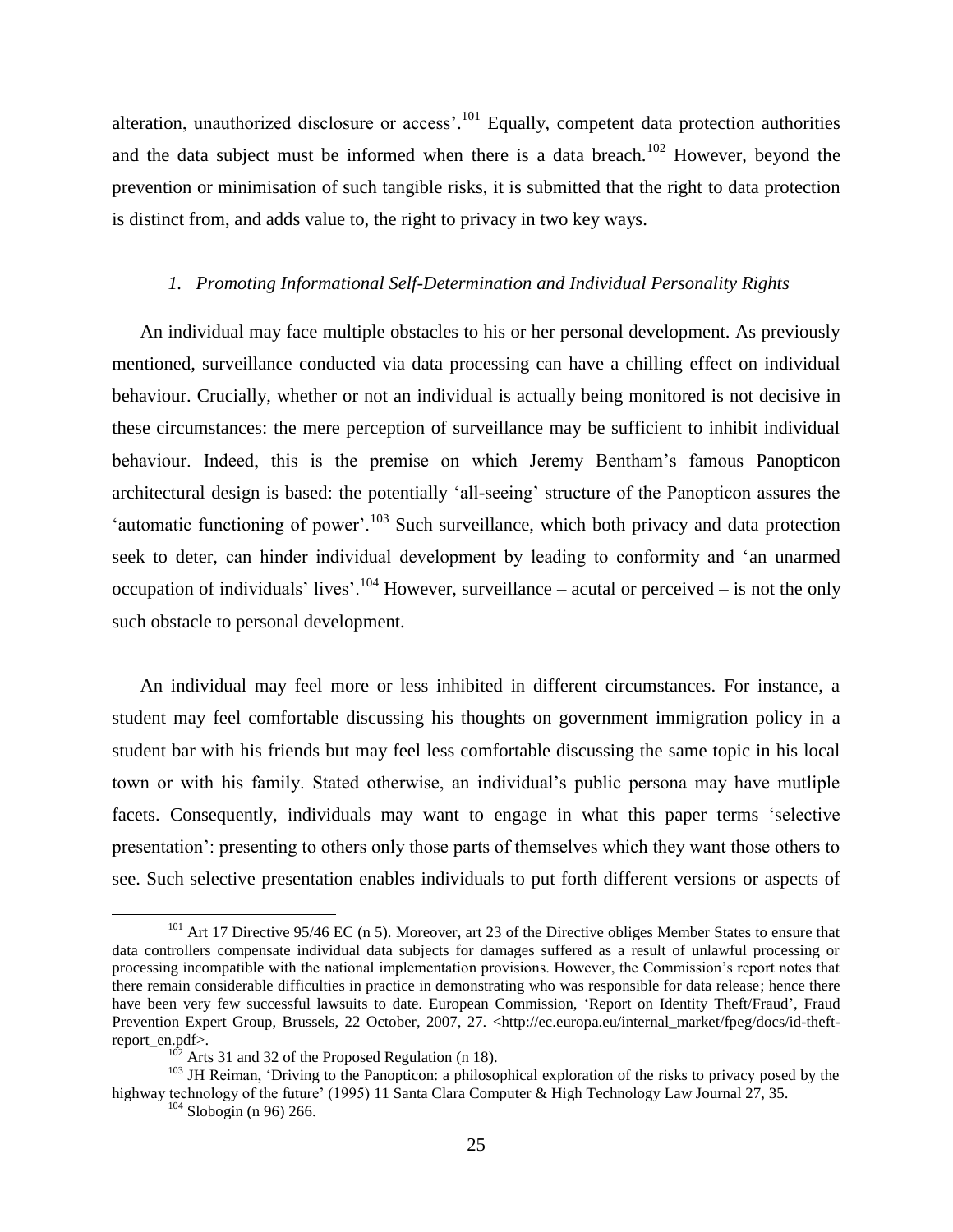themselves in different contexts. Consequently, those in work may see one side, those at home will see another while those at social events or competitions may see yet another side again.<sup>105</sup> This differentiation in terms of how people present themselves to others is an accepted part of daily life. For example, the possibility on social networking sites, such as Google+ and Facebook, to limit the availability of certain content to only specific contacts is a reflection of this fact. Equally, individuals frequently tailor the content of what they express to their target audience: few would speak as frankly to their boss about their work as they would to their spouse, for instance. The unauthorised merging of the various facets of an individual's persona can have serious tangible consequences. For example, anecdotal evidence would suggest that individuals have been denied employment or access to certain universities on the basis of the personal data they have made available on social networking sites. However, perhaps more significantly the unauthorised merging of personas can also have a censoring effect on individual behaviour and expression similar to that engendered by surveillance.<sup>106</sup> Indeed, it has been documented that individuals make less effort to tailor how they present themselves and have fewer inhibitions when fewer people are around.<sup>107</sup>

It is suggested that the right to data protection more effectively facilitates 'selective presentation' than the right to privacy thereby preventing tangible and intangible harms and promoting self-development and the personality rights of individuals. While the right to privacy is a broad notion which is 'not susceptible to exhaustive definition' and which lends support to the 'autonomous capacities of individuals to act and cooperate'<sup>108</sup>, a right to self-determination has not yet been established in the ECtHR's Article 8 jurisprudence.<sup>109</sup> Similarly, informational self-determination is not explicitly mentioned in Article 8 of the EU Charter despite the fact that draft formulations of the right to data protection in the Charter had a greater emphasis on the notion of informational self-determination. For instance, the draft of the Charter dating from 5

<sup>&</sup>lt;sup>105</sup> AE Taslitz, 'The Fourth Amendment in the Twenty-First Century: Technology, Privacy, and Human Emotions' (2002) 65 Law and Contemporary Problems 125, 152.

<sup>106</sup> Josh Blackman, 'Omniveillance, Google, Privacy in Public, and the right to your digital identity: a tort for recording and disseminating an individual's image over the internet' (2009) 49 Santa Clara Law Review 313, 347. It can also have the effect of denying an individual of an opportunity which he might otherwise have benefited from. Had these individuals availed of the options for self-presentation available on these sites, these unfortunate consequences could have been avoided.

<sup>&</sup>lt;sup>107</sup> NA Moreham, 'Privacy in Public Places' (2006) 65 Cambridge Law Journal 606, 622.

<sup>108</sup> Rouvroy and Poullet (n 14) 47.

<sup>109</sup> *Pretty* (n 93).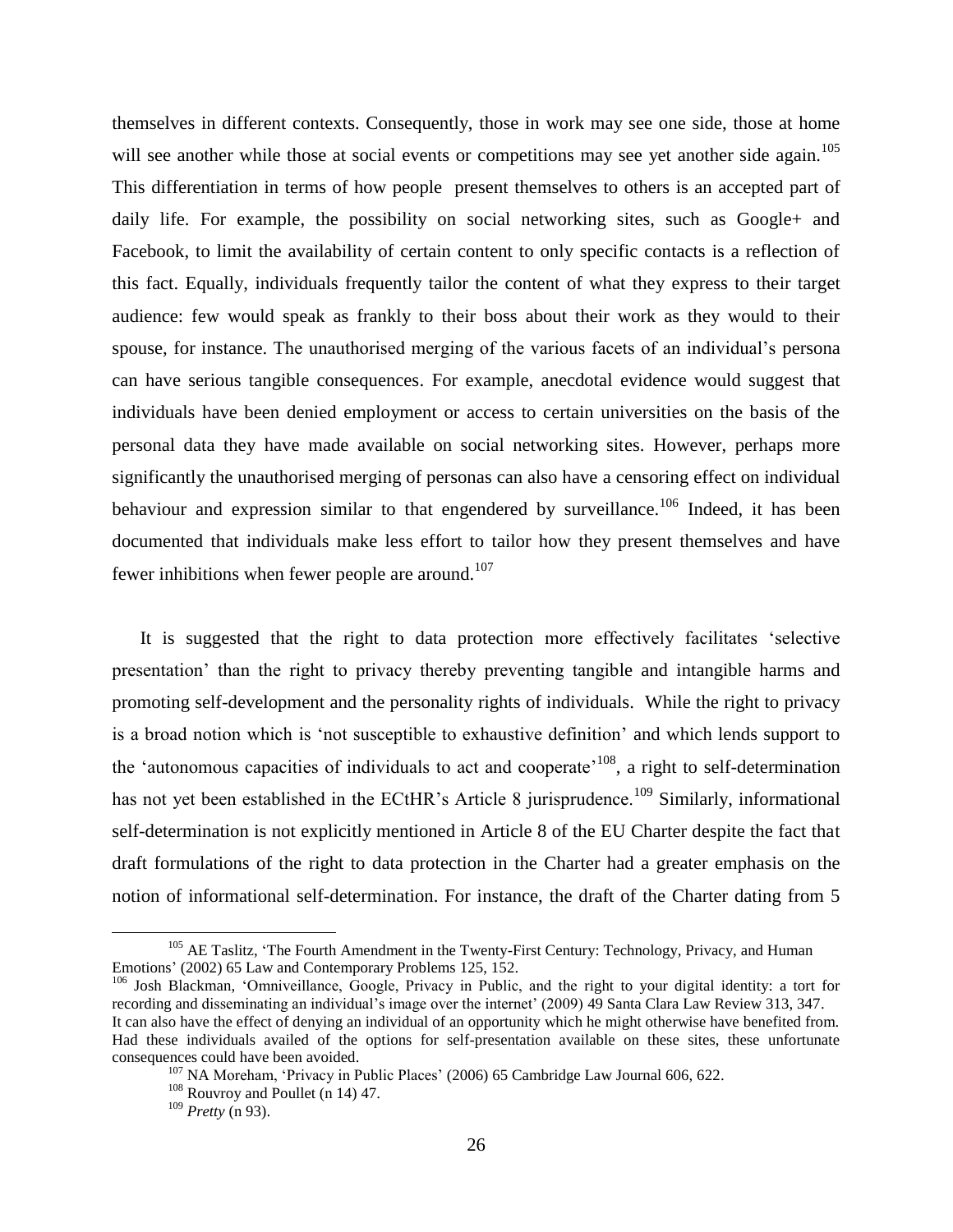May 2000 provided that '[e]veryone has the right to determine for himself whether his personal data may be disclosed and how they may be used'.<sup>110</sup> A number of factors may explain the late change of wording of the right to data protection. For example, 'informational selfdetermination' may have been perceived by the drafters as more closely aligned to the German legal system<sup>111</sup> than was appropriate in the pluralistic EU legal order. Alternatively, the drafters may have recognised the limits of informational self-determination as these earlier formulations of the Charter expressed the individual's ability to make decisions regarding the disclosure and use of his personal data in absolute terms. However, such absolute terms do not reflect the reality that, for instance, in some circumstances the will of the individual will be prevailed over by the common interest.

Nevertheless, despite the departure in the EU Charter from the terminology of informational self-determination, it is argued that this concept remains a central tenet of the right to data protection and one which distinguishes it from the right to privacy. Data protection provides the individual with more informational rights than the right to privacy. For instance, the Proposed Regulation provides individuals with a right to data portability as well as a right to be forgotten. One explanation for these rights is that they allow individuals to better determine how their data is processed, by whom and for what purposes. In other words, they promote informational selfdetermination. This informational self-determination allows individuals to self-present: by providing individuals with more control over their personal data, they can reveal different elements of their personality to different audiences in contrast to the 'one size fits all' revelations which characterise a lack of control over personal information.

Moreover, the notion that informational self-determination is not an end in itself but rather it serves to promote the individual's right to personality (whether through freedom from unauthorised surveillance or by facilitating individual self-presentation) is one which has been

<sup>&</sup>lt;sup>110</sup> Similarly, the 14 June 2000 version stipulated that 'Everyone has the right to determine for himself whether personal data concerning him may be collected and disclosed and how they may be used'. See CHARTRE 4284/00, 14 and CHARTRE 4360/00, 25 respectively. See Cannataci and Mifsud-Bonnici (n 2) 10.

<sup>&</sup>lt;sup>111</sup> The German Constitutional Court held in its 1983 Population Census Decision that individuals must, in principle, be able to determine whether their data are disclosed and the use to which those data are put. These rights, which are stemmed from the individual's right to 'informational self-determination'.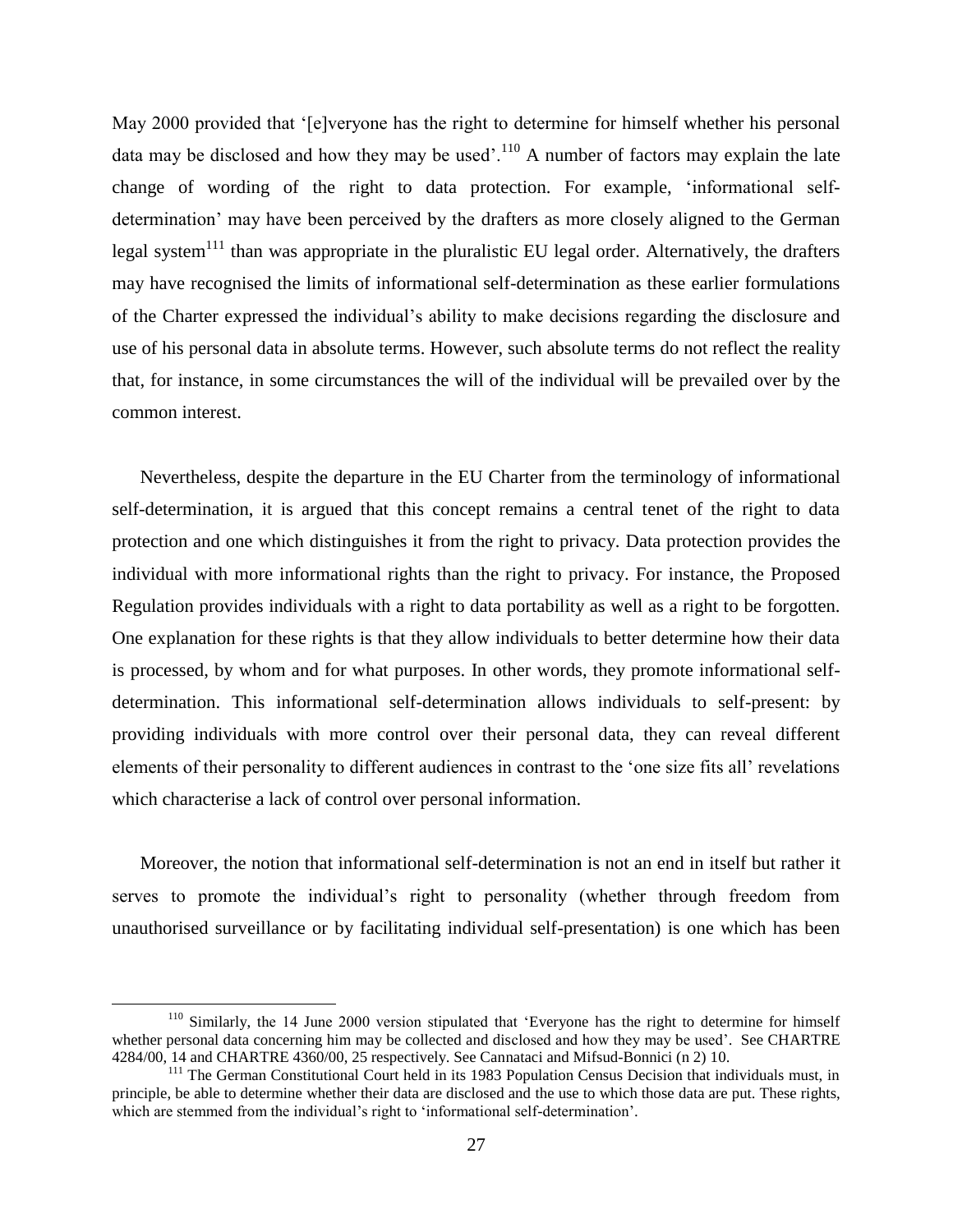endorsed by the German Constitutional Court. In its 1983 Population Census decision<sup>112</sup> the Court held that that the right to informational self-determination of individuals is itself based on the right to personality and human dignity.<sup>113</sup> This perspective has also been endorsed by data protection scholars such as Rodotà who observed that the EU had 'reinvented' data protection by turning it into 'an essential tool to freely develop one's personality'.<sup>114</sup>

#### *2. Data Protection as a Positive Right to Reduce Information and Power Asymmetries*

The second major distinction which it is argued exists between the rights to data protection and privacy is that data protection is a proactive tool to reduce power and information asymmetries as it strengthens the hand of the individual vis-à-vis data controllers and processors. In this regard, the regulatory origins of the right to data protection become apparent: these power and information asymmetries are market failures which data protection legislation seeks to correct.<sup>115</sup> Power asymmetries are present when one party in a relationship is in a position of relative strength to the other while information asymmetries are present when one party in a relationship is in possession of more information than another.<sup>116</sup> Power and information asymmetries therefore lead to an unbalanced relationship between individuals (or data subjects) and other data processing actors. Information technology often serves to exacerbate the problem.<sup>117</sup>

<sup>&</sup>lt;sup>112</sup> Judgment of 15 December 1983, 1 BvR 209/83, BVerfGE 65, 1. The text of this judgment is not available in English. This has been confirmed by Hornung and Schnabel who provide a detailed account of the judgment 'to help overcome the language barrier that has prevented much of the world from understanding the depth and value of German legal theory on data protection'. See G Hornung and C Schnabel, 'Data protection in Germany I: The population census decision and the right to informational self-determination' (2009) 25 Computer, Law and Security Review 84.

<sup>113</sup> Art 2(1) and art 1(1) respectively. German Basic Law (Deutscher Bundestag, Basic Law for the Federal Republic of Germany, <www.btg-bestellservice.de/pdf/80201000.pdf>).

<sup>114</sup> S Rodotà, 'Data Protection as a Fundamental Right' in S Gutwirth, Y Poullet, P De Hert, S Nouwt and C De Terwangne (eds), *Reinventing Data Protection*? (Springer, 2009), 80.

<sup>115</sup> C Veljanovski, 'Economic Approaches to Regulation' in R Baldwin, M Cave and M Lodge (eds), *The Oxford Handbook of Regulation* (OUP, 2010), 18.

<sup>&</sup>lt;sup>116</sup> For instance, the Electronic Privacy Information Centre (EPIC) argues, with regard to online behavioural advertising, that 'opaque industry practices result in consumers remaining largely unaware of the monitoring of their online behaviour, the security of this information and the extent to which this information is kept confidential'. See, EPIC, 'Search Engine Privacy', accessed 14 September 2012 confidential'. See, EPIC, 'Search Engine Privacy', accessed 14 September 2012 <http://epic.org/privacy/search\_engine/> .

<sup>&</sup>lt;sup>117</sup> See, for instance, Purtova who argues that 'The vulnerability of the data subject stems from both the widely acknowledged inequality of resources of the individual and of the organisation and from the fact that, at present, most of the interactions between these two parties involve information technology, where the organisation has the benefit of professional expertise and the individual is but a layman': Purtova (n 59) 205.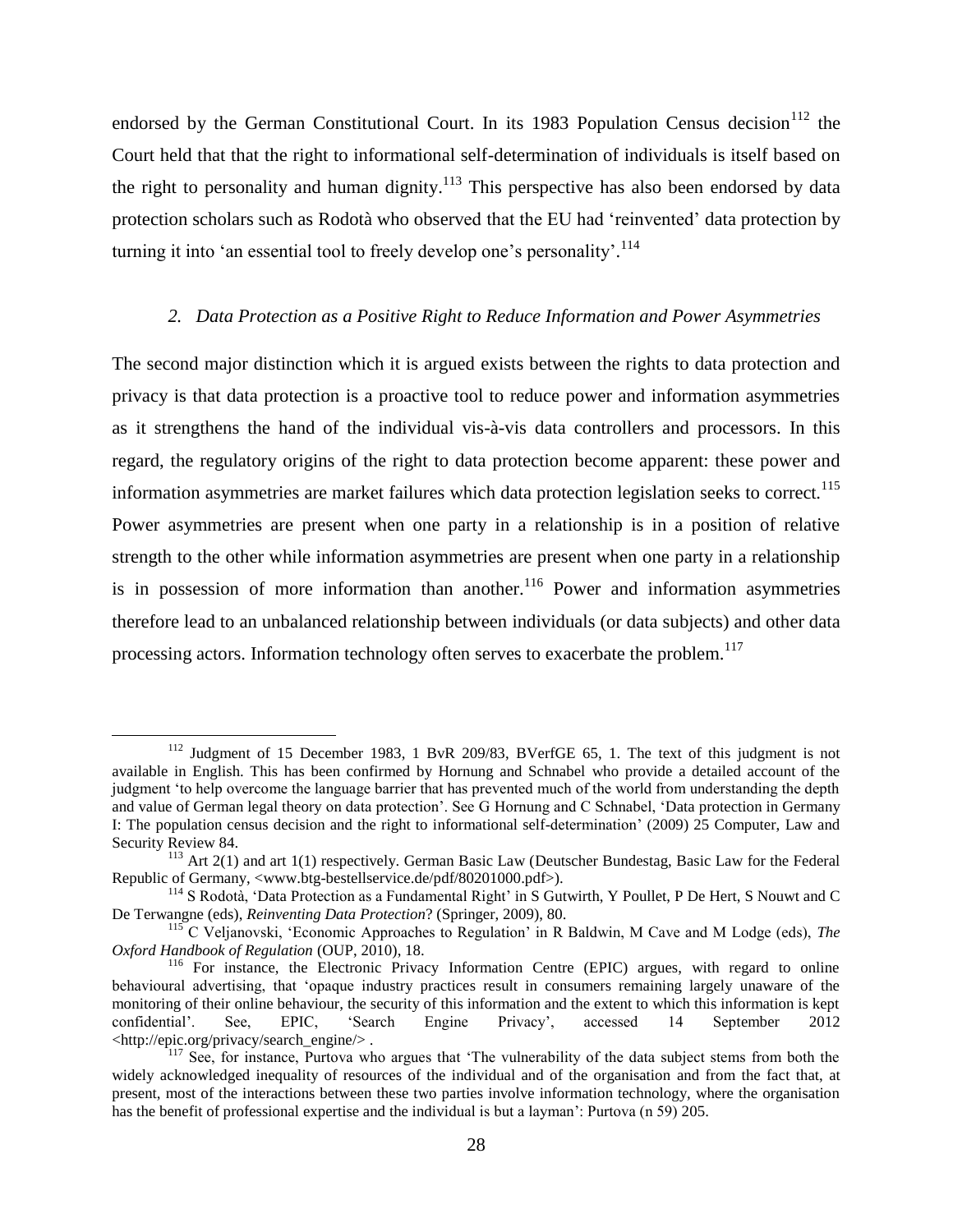As Purtova notes, as a result of such power asymmetries 'an individual is almost always a weaker party who is unable to protect his interests without state intervention'.<sup>118</sup> The individual's position of relative weakness is problematic for several reasons. First, information asymmetries make it more difficult for individuals to make an informed choice about how their personal data are processed, in particular because it is difficult for individuals to assess the likelihood that the use of their data will result in harm and the seriousness of this potential harm.<sup>119</sup> Secondly, information asymmetries can also constitute an obstacle which individuals must surmount in order to hold those who process their personal data accountable. This is because individuals are often unable to identify the responsible actors as a result of these information asymmetries.<sup>120</sup> Thirdly, information and power asymmetries also clearly disadvantage the bargaining position of an individual vis-a-vis a data processor or controller. For instance, Rotenberg has convincingly argued that the effect of data profiling is that 'consumers give up the privacy of their reservation price but the seller doesn't'. In this way, the balance of power in a transaction (for instance, the purchase of flights online) is tipped in favour of the profiler to the detriment of the consumer.<sup>121</sup>

Information and power asymmetries can also have less immediately discernible effects however. Broadly speaking, these asymmetries can have a negative impact on individual autonomy.<sup>122</sup> This is because individuals may feel helpless when faced with such asymmetries. As Dyson highlights, '[N]o one knows what is known and what isn't. It's the one-way mirror effect that makes people so uneasy'.<sup>123</sup> Indeed, Solove argues that it is incorrect to frame the

 $118$  Purtova notes that 'an individual's autonomy to make choices – even very simple ones like what book to read next – is questionable when the range of options and the context of the choice are being controlled by others'. Ibid 205.

 $119$  Prins argues that individuals may not always capture the value of privacy rights. She states that this 'relates to the larger problem of the information asymmetry that exists between companies and consumers. It seems very difficult for individuals to understand what is actually going on when online businesses collect and distribute their personal data and be sufficiently attentive to the implications of such use for their proprietary rights, let alone that they can verify what is really going on'. C Prins, 'When personal data, behaviour and virtual identities become a commodity: Would a property rights approach matter?' (2006) 3 SCRIPT-ed 270, 297.

 $120$  Berger makes this point in relation to online behavioural advertising: D Berger, 'Balancing Consumer Privacy with Behavioural Targeting' (2011) 27 Santa Clara Computer & High Technology Law Journal 3, 13.

 $121$  M Rotenberg, 'Fair Information Practices and the Architecture of Privacy (What Larry Doesn't Get)' 2001 Stanford Technology Law Review 1, 31-32.

<sup>122</sup> Purtova (n 62) 47.

<sup>&</sup>lt;sup>123</sup> For instance, Dyson notes that 'No one knows what is known and what isn't. It's the one-way mirror effect that makes people so uneasy'. E Dyson, 'Privacy Protection: Time to Think and Act Locally and Globally' (1998) 3 First Monday, 1 June 1998. Accessed 12 September 2012 <http://firstmonday.org/htbin/cgiwrap/bin/ojs/index.php/fm/rt/printerFriendly/599/520>.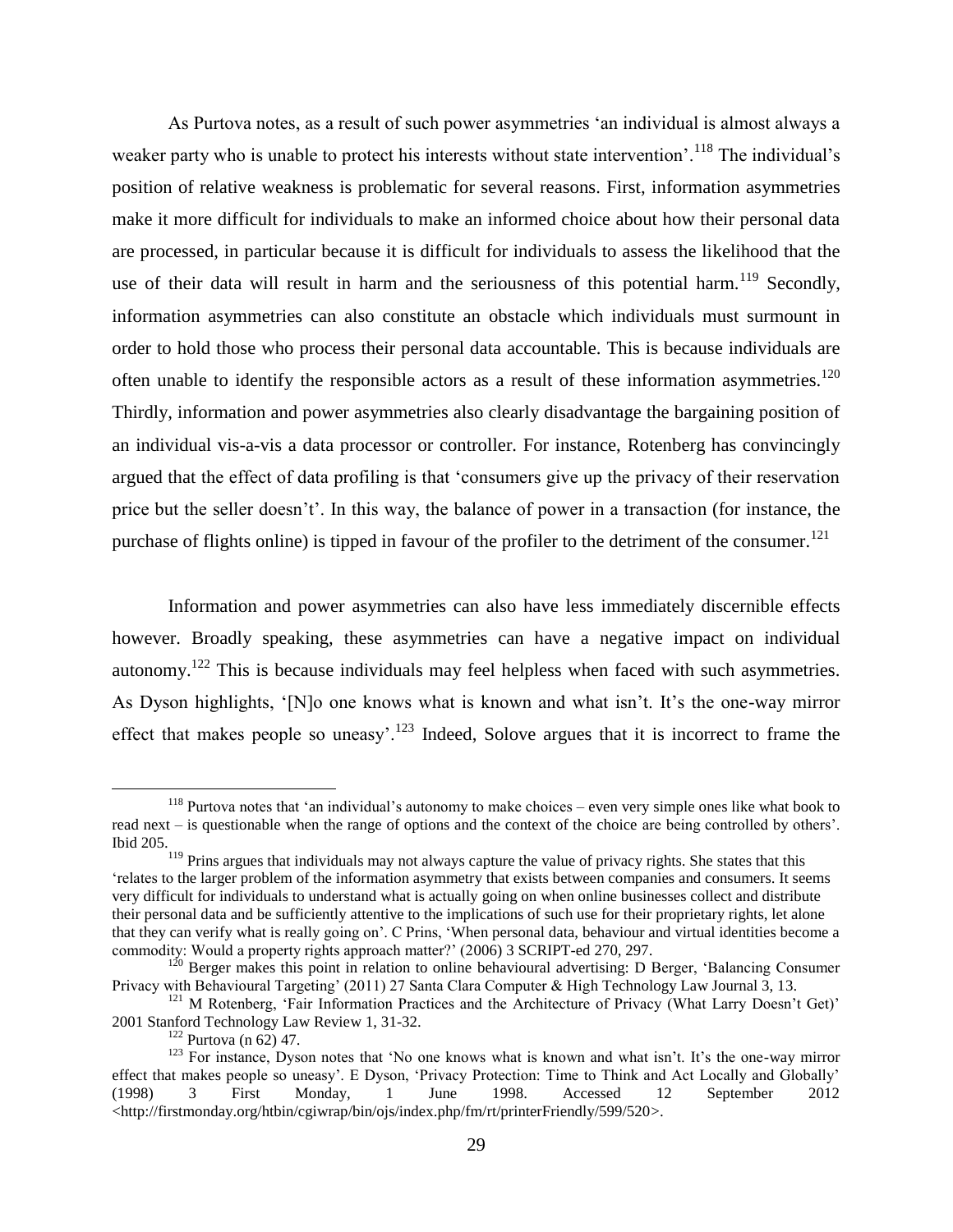problems engendered by personal data processing in Orwellian 'Big Brother' terms on the basis of surveillance. Rather, he suggests that the harm which data processing causes relates to the sense of powerlessness felt by individuals in the face of personal data processing.<sup>124</sup> Solove therefore describes the problem as Kafkaesque: data processing alters the relationships that individuals have with those making decisions about their lives.<sup>125</sup> Similarly, Glancy notes that the movements of individuals can increasingly be tracked without their knowledge, and that 'the realisation that such centralised tracking is possible impresses a profound sense of powerlessness upon an individual and affects her choices about where, and where not, to go'.<sup>126</sup>

It is suggested that the right to data protection goes further than the right to privacy in rectifying and mitigating these power and information asymmetries by anticipating that 'individuals...have difficulty asserting their preferences for privacy protection' and consequently it consists of 'a set of legal norms that balance individual privacy interests against those of industry and bureaucracy'.<sup>127</sup> Indeed, the Dutch Government explicitly rejected the recognition of a constitutional right to informational self-determination 'fearing that such a right would tilt the balance between the individual and the state too far in favour of the data subject'.<sup>128</sup> How then does the right to data protection help mitigate and redress these power and information asymmetries? The right to data protection and data protection regulation help to readjust the balance of power between the data subject and those who process personal data primarily by ensuring that the latter 'adhere to established limits on the way they use personal information' without which individuals feel powerless.<sup>129</sup> One such obvious limitation is the principle of purpose limitation according to which personal data must be 'collected for specified, explicit and

<sup>&</sup>lt;sup>124</sup> DJ Solove, "T've Got Nothing to Hide" and Other Misunderstandings of Privacy' (2007) 44 San Diego Law Review 745, 752.

<sup>125</sup> This is a reference to Franz Kafka's novel, *The Trial*, where a bureaucracy whose purposes are unknown uses people's information to make decisions about them while refusing to inform these people about how and why their information is being used. Ibid, 757.

<sup>&</sup>lt;sup>126</sup> DJ Glancy, 'Privacy on the Open Road' (2004) 30 Ohio Northern University Law Review 295, 328. Similarly Calo describes the problem as 'less a function of top-down surveillance by a known entity for a reasonably clear if controversial purpose. It is characterized instead by an absence of understanding, a vague discomfort punctuated by the occasional act of disruption, unfairness, or violence': R Calo, 'The Boundaries of Privacy Harm' (2011) 86 Indiana Law Journal 1131, 1158.

<sup>127</sup> AL Newman, *Protectors of Privacy* (Cornell University Press, 2008), 24.

<sup>128</sup> Brouwer (n 62) 199

 $129$  Solove, 'Nothing to Hide' (n 121) 771.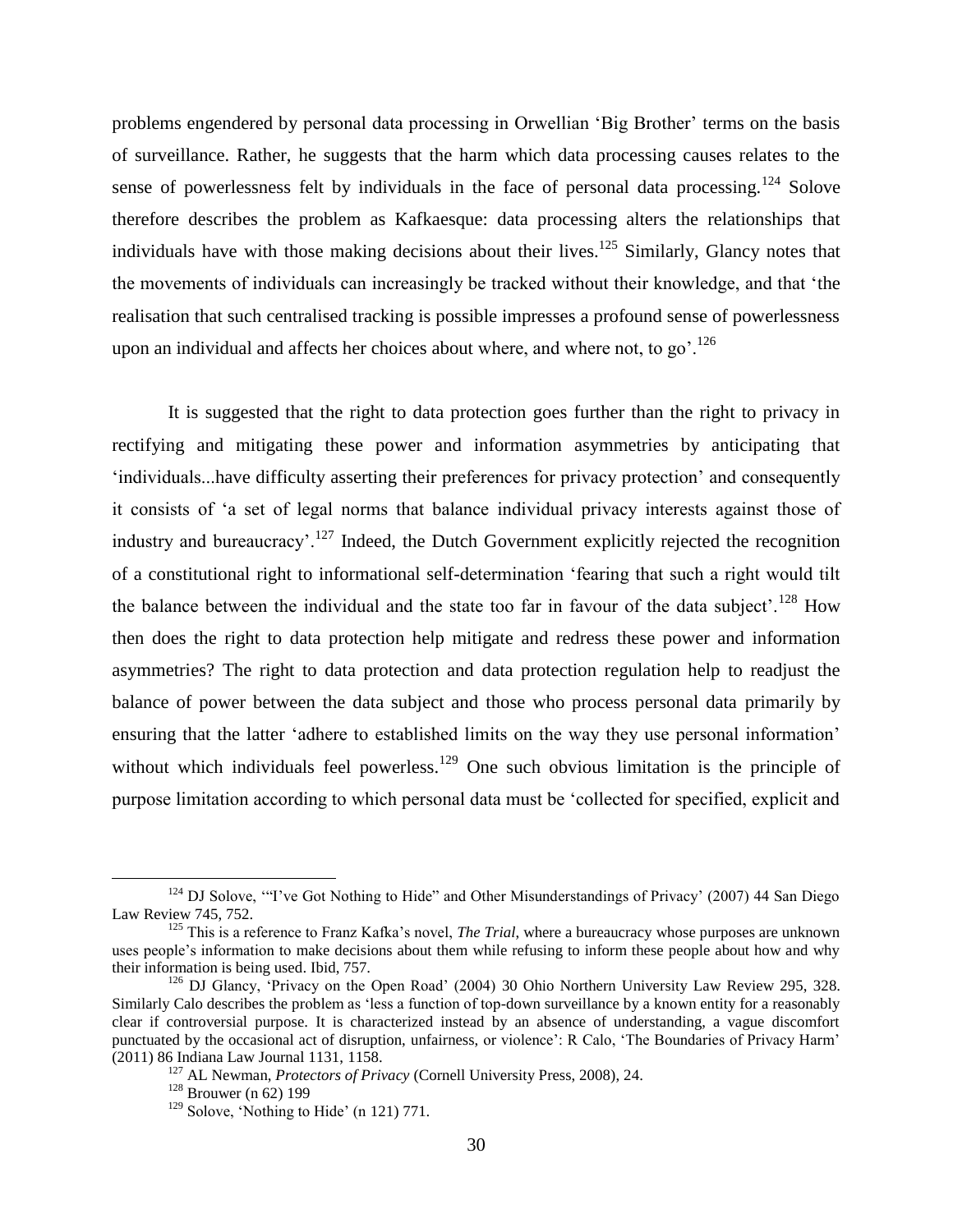legitimate purposes and not be further processed in a way incompatible with those purposes<sup>'.130</sup> Indeed, Article 8 of the EU Charter explicitly reiterates this principle when it states that data must be processed for specified purposes. This principle helps to create an 'informational division of powers<sup>131</sup> as personal data cannot be freely exchanged in and between public and private bodies: it can only be processed and exchanged for specified purposes.<sup>132</sup>

The EU's Proposed Data Protection Regulation, which like the Directive gives expression to the right to data protection, also contains several provisions which seek to redress these power and information imbalances. Take the following examples. First, pursuant to the Proposed Regulation consent will not constitute a valid legal basis for data processing when there is a clear imbalance of power between the data subject and the data controller.<sup>133</sup> The Regulation states that this is 'especially the case where the data subject is in a situation of dependence from the controller, among others, where personal data are processed by the employer of employees' personal data in the employment context<sup> $134$ </sup> The UK's regulator, the Information Commissioner's Office (ICO), has correctly highlighted that this broad claim – that consent should be invalid where there is a 'significant imbalance' between the data subject and the controller – requires qualification.<sup>135</sup> Indeed, it could be argued that this tips the balance of power too much in favour of the data subject: it is easy to think of examples where employer data processing is in fact data subject led, for instance when an employee consents to personal data processing to join a subsidised cycle-to-work scheme. Secondly, the Proposed Regulation now explicitly requires consent to be 'opt-in' in order to be valid.<sup>136</sup> This 'opt-in' default setting means that the data subject must indicate his or her agreement to the data processing 'either by a statement or by a clear affirmative action'.<sup>137</sup> Such an opt-in default setting can reduce information asymmetries as it is 'information-forcing' in so far as it places 'pressure on the

 $130$  Art 6(1)(b) Directive 95/46 EC (n 5).

<sup>&</sup>lt;sup>131</sup> Brouwer (n 62) 201.

<sup>132</sup> Ibid, 202.

<sup>&</sup>lt;sup>133</sup> Recital 34 Proposed Regulation (n 18).

<sup>134</sup> Ibid.

<sup>&</sup>lt;sup>135</sup> Information Commissioner's Office, 'Initial analysis of the European Commission's proposals for a revised data protection legislative framework' <http://www.ico.gov.uk/news/current\_topics.aspx> (27 February 2012), 7.

<sup>&</sup>lt;sup>136</sup> Such a default setting is already found in the E-Privacy Directive for the collection of data using cookies.

 $137$  Art 4(8) Proposed Regulation (n 18).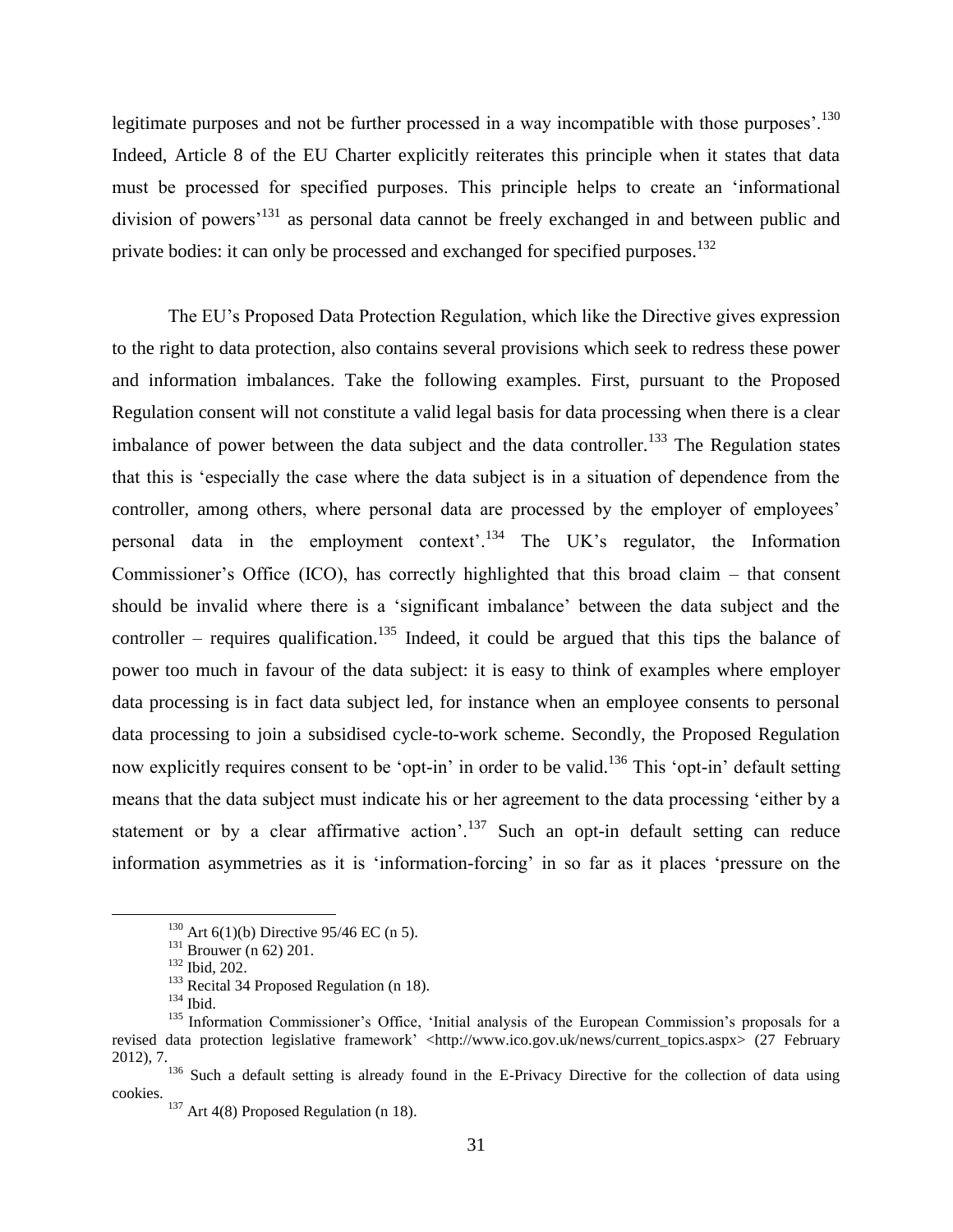better-informed party to disclose material information about how personal data will be used'.<sup>138</sup> Thirdly, the Proposed Regulation seeks to render the rights of data subjects more effective. For instance, it imposes an obligation on controllers to adopt procedures and mechanisms to respond to data subject access requests within set deadlines and to give reasons in the event that they refuse to take action.<sup>139</sup> These more effective rights strengthen the hand of the individual data subject vis-a-vis those who process personal data.

In this section, it has been argued that the right to data protection grants individuals more control over more data than the right to privacy for two primary reasons: first, to promote informational self-determination which itself flows from the individual's right to personality and second, to redress detrimental power and information asymmetries between data subjects and those that process their personal data. Indeed, De Hert and Gutwirth<sup>140</sup> argue that while privacy is a tool which facilitates individual opacity<sup>141</sup> as it protects individuals from intrusion, data protection promotes transparency and accountability.<sup>142</sup> While the distinction between privacy and data protection may be more nuanced – as the right to privacy has evolved beyond protecting intrusion into seclusion and data protection can also protect individuals from such intrusion – this distinction serves to highlight that data protection constitutes a positive instrument to equip the individual to cope with personal data processing.

Given the significant overlap between the rights, some may nevertheless seek to argue that this distinction is merely an academic one with little practical significance. Indeed, as was demonstrated in section two, the EU's highest jurisdiction, the Court of Justice, continues to

<sup>&</sup>lt;sup>138</sup> PM Schwartz, 'Property, Privacy and Personal Data' (2004) 117 Harvard Law Review 2055, 2100.

<sup>&</sup>lt;sup>139</sup> Art 12 Proposed Regulation (n 18)

<sup>&</sup>lt;sup>140</sup> P De Hert and S Gutwirth 'Making sense of privacy and data protection. A prospective overview in the light of the future of identity, location based services and the virtual residence' in Institute for Prospective Technology Studies, *Security and Privacy for the Citizen in the Post-September 11 Digital Age: A prospective overview,* Technical Report EUR 20823 (European Commission-Joint Research Centre, 2003), 111-162.

<sup>&</sup>lt;sup>141</sup> The term 'opacity' is not defined. However, the authors do state that '[t]he use of the word "opacity" designates a zone of non-interference which in our opinion must not be confused with a zone of invisibility: privacy for instance does not imply secrecy, it implies the possibility of being oneself openly without interference. However, 'opacity' contrasts nicely with 'transparency': ibid, 134.

<sup>&</sup>lt;sup>142</sup> This distinction is also seemingly supported by Solove, who refers to privacy as the 'secrecy paradigm', noting that its predominant concern is to promote concealment and that it 'focuses on breached confidentiality, harmed reputation and unwanted publicity'. He argues that data protection differs from privacy in so far as 'the problem with databases pertains to the uses and practices associated with our information, not merely whether that information remains completely secret': D Solove, *The Digital Person: Technology and privacy in the information age* (New York University Press, 2004), 43.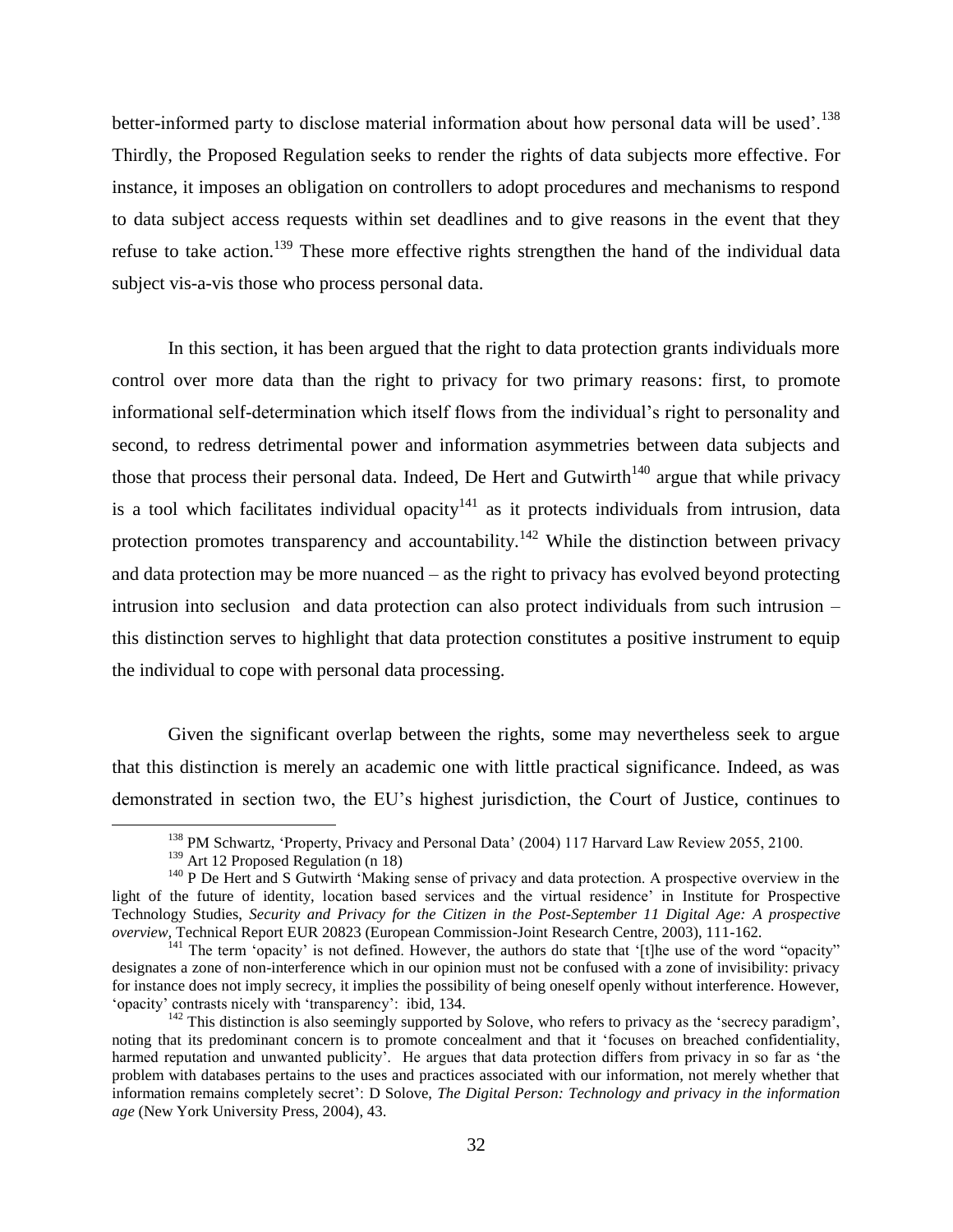conflate the two rights. However, it is argued that clarity on the distinction between the two rights is necessary for two reasons. Firstly, and perhaps most crucially, the continued conflation of these rights stunts the development of the right to data protection with the risk that its 'added values' – its potential to foster the individuals' right to personality and reduce information and power asymmetries – will be overlooked. Secondly, the current lack of consensus in EU jurisdictions regarding the relationship between these rights jeopardises the harmonised application of EU data protection rules. Take the following example. In the English case of *R v Brown (Gregory Michael)*<sup>143</sup> the defendant, a police officer, accessed the Police National Computer (PNC) database on two occasions to assist a friend who ran a debt-collection agency by checking vehicles owned by debtors from whom the agency had been employed to recover debts. No personal data was retrieved on the first occasion; on the second occasion, personal data was revealed but no subsequent use was made of that data. The defendant was charged with the criminal offence of 'use' of personal data for purposes other than those permitted, contrary to the UK's Data Protection Act. On appeal, the House of Lords rejected the prosecution's contention that the offence was committed as soon as personal data were retrieved from the computer with the intention of using the information for an unregistered purpose. The House of Lords held that something had to be done with the data beyond accessing them in order for criminal sanctions to ensue. Clearly, if a purposive approach to data protection was taken in this context, it could be argued that the access to the personal data on the PNC database for entirely unauthorised purposes exacerbated the power asymmetries between the police officers – the data controllers – and the individual and therefore the data protection rules should apply. However, in advocating a narrow definition of the term use, Lord Goff ignored these purposes of the Act by arguing that 'the statutory purpose of the Act is to protect personal data from improper use (or disclosure).<sup>144</sup> While the case could also be confined to its facts in so far as it involves the imposition of a criminal penalty<sup>145</sup>, it nevertheless demonstrates the importance of clearly identifying the objectives of the right to data protection in the EU. A court in a different jurisdiction taking a different view of the purposes of the right to data protection (for instance, acknowledging that it seeks to promote informational self-determination) could easily have reached the opposite

<sup>143</sup> *R v Brown (Gregory Michael)* [1996] AC 543.

<sup>144</sup> Ibid, 550.

<sup>&</sup>lt;sup>145</sup> Lord Hoffman emphasized that the Act treats 'processing' differently from 'using': while the retrieval of the data constituted improper processing, contrary to the data protection principles, it was not criminally punishable 'use', 562.